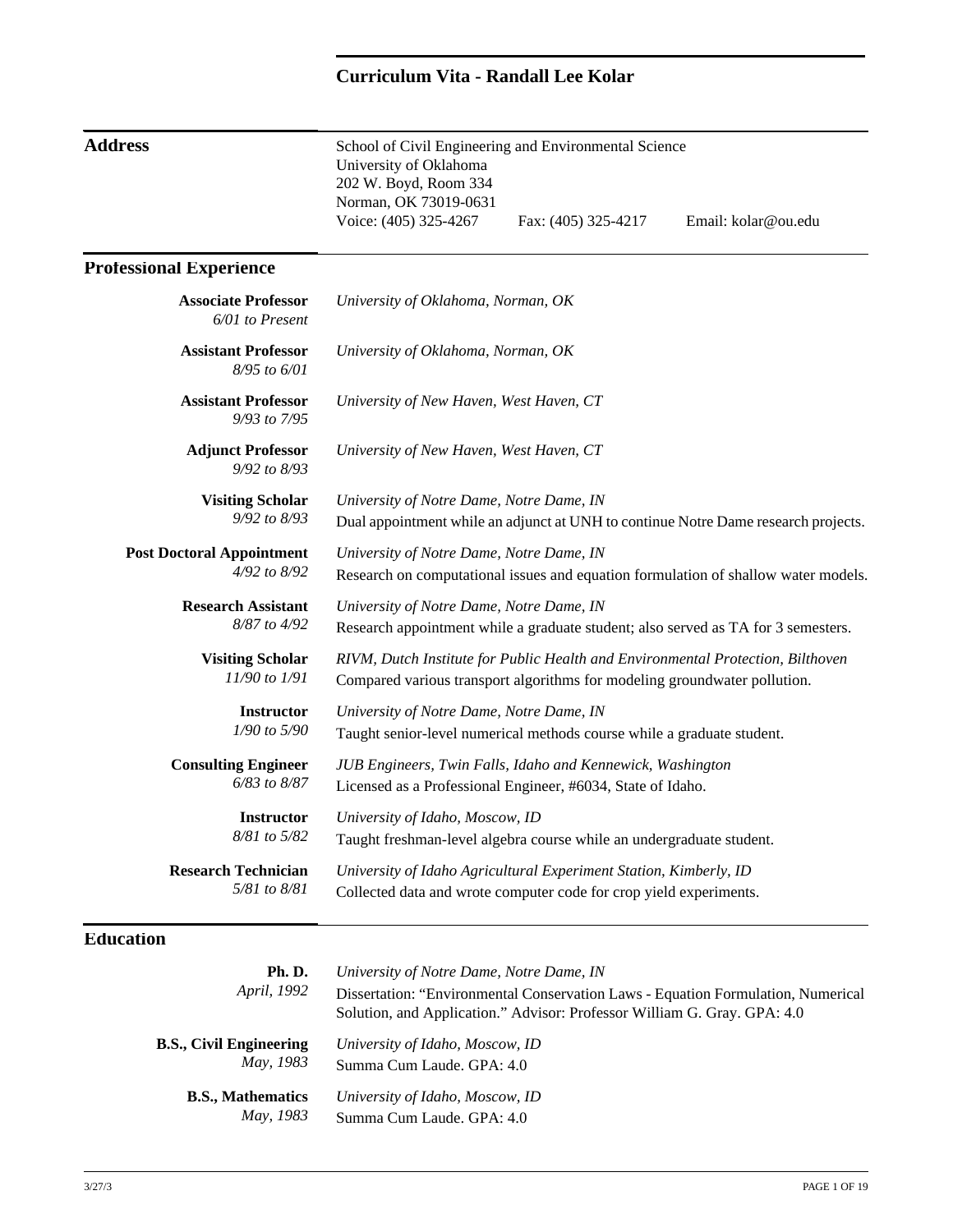| <b>Professional and Honorary</b>     | <b>American Geophysical Union</b><br>٠                                                                                                                |  |  |
|--------------------------------------|-------------------------------------------------------------------------------------------------------------------------------------------------------|--|--|
| <b>Societies</b>                     | American Society of Civil Engineers                                                                                                                   |  |  |
|                                      | American Society for Engineering Education                                                                                                            |  |  |
|                                      | <b>American Water Resources Association</b>                                                                                                           |  |  |
|                                      | Society of Industrial and Applied Mathematics                                                                                                         |  |  |
|                                      | Tau Beta Pi                                                                                                                                           |  |  |
| <b>Honors and Awards</b>             |                                                                                                                                                       |  |  |
| <b>Professional</b>                  | Nominee, ASEE Chester F. Carson Award (2002)                                                                                                          |  |  |
|                                      | Nominee, NAE Bernard M. Gordon Prize (2001)                                                                                                           |  |  |
|                                      | ASEE Dow Outstanding New Faculty Award (2000)                                                                                                         |  |  |
|                                      | OU's BP/Amoco Good Teaching Award (2000)                                                                                                              |  |  |
|                                      | Oklahoma Regent's Williams Faculty Innovator Award (2000)<br>٠                                                                                        |  |  |
|                                      | Oklahoma Regent's Instructional Technology Excellence Award (1999)                                                                                    |  |  |
|                                      | NSF CAREER Award (1996-2001)                                                                                                                          |  |  |
|                                      | OU Junior Faculty Research Award (1996)                                                                                                               |  |  |
|                                      | Nominee, Brandon Griffith Award, College of Engineering (1996)                                                                                        |  |  |
|                                      | • Who's Who in Engineering Education.                                                                                                                 |  |  |
| <b>Graduate Student (Notre Dame)</b> | • Center for Applied Math Fellowship - Notre Dame (1990-92)                                                                                           |  |  |
|                                      | GAANN Scholar (Graduate Assistantship in Areas of National Need Program) -                                                                            |  |  |
|                                      | Center for Bioengineering and Pollution Control, Notre Dame (1990-92)                                                                                 |  |  |
|                                      | National Science Foundation Graduate Fellowship (1987-90)                                                                                             |  |  |
|                                      | Dondanville Award for Outstanding Teaching Assistant - Notre Dame (1989-90)                                                                           |  |  |
|                                      | Tau Beta Pi Fellowship (1987-88)                                                                                                                      |  |  |
|                                      | Arthur Schmidt Fellowship (Award for Outstanding Incoming Graduate Students at<br>Notre Dame) (1987-88)                                               |  |  |
| <b>Undergraduate Student (Idaho)</b> | ASCE Daniel Mead Award, Zone IV (1983)                                                                                                                |  |  |
|                                      | Eugene and Osa Taylor Scholarship - Idaho (1982-83)                                                                                                   |  |  |
|                                      | J. Lawrence Botsford Scholarship - Idaho (1981-82)                                                                                                    |  |  |
|                                      | Marian Lilly Henry Scholarship - Idaho (1981-82)                                                                                                      |  |  |
|                                      | Boeing Scholarship - Idaho (1980-82)                                                                                                                  |  |  |
|                                      | Allan Reeb Memorial Scholarship - Idaho (1980-81)                                                                                                     |  |  |
| <b>Research Interests</b>            | Research interests center on quantitative solutions to environmental problems,                                                                        |  |  |
|                                      | including studies on the following topics:                                                                                                            |  |  |
|                                      | • volumetric averaging to develop and study conservation laws for surface water<br>hydraulics and flow in porous media                                |  |  |
|                                      | algorithm development and numerical analysis                                                                                                          |  |  |
|                                      | finite elements in water resources                                                                                                                    |  |  |
|                                      | • hydrodynamic modeling of coastal waters - barotropic and baroclinic circulation,<br>with applications ranging from storm surges to larvae transport |  |  |
|                                      | river morphology                                                                                                                                      |  |  |
|                                      | high performance computing                                                                                                                            |  |  |
|                                      | • infiltration modeling                                                                                                                               |  |  |
|                                      | field and laboratory studies to test infiltration models                                                                                              |  |  |
|                                      | transport in the unsaturated zone                                                                                                                     |  |  |
|                                      | microscale sorption models                                                                                                                            |  |  |
|                                      |                                                                                                                                                       |  |  |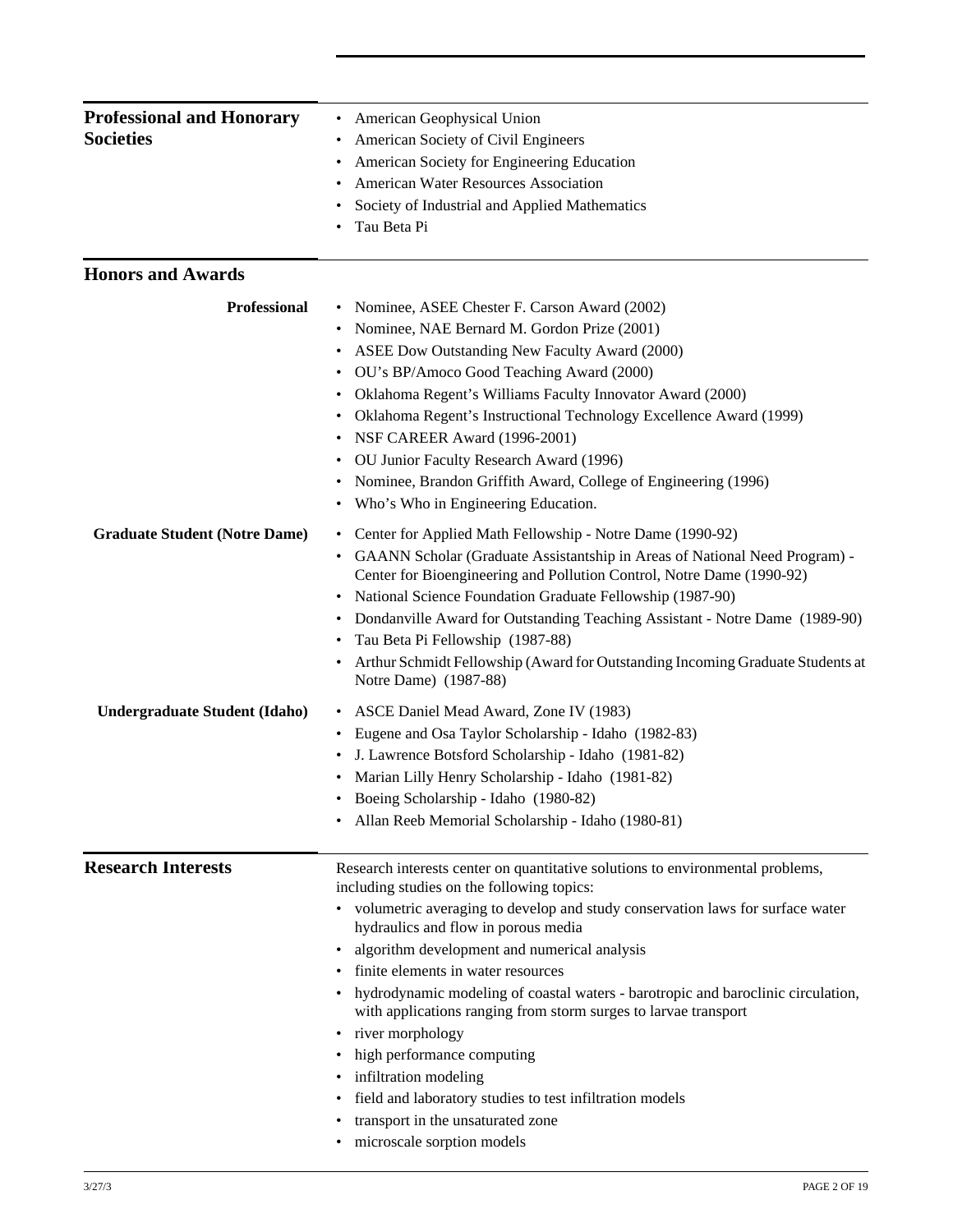| <b>Teaching Experience</b>             | Courses taught and evaluation results are as follows.                                                                                                                                                                                                                                                                                                                                                                                                                                                                                                                                                                                                                                                                                                                                                                                                                                                                                                                                                                                                                                                                                                                                                                            |
|----------------------------------------|----------------------------------------------------------------------------------------------------------------------------------------------------------------------------------------------------------------------------------------------------------------------------------------------------------------------------------------------------------------------------------------------------------------------------------------------------------------------------------------------------------------------------------------------------------------------------------------------------------------------------------------------------------------------------------------------------------------------------------------------------------------------------------------------------------------------------------------------------------------------------------------------------------------------------------------------------------------------------------------------------------------------------------------------------------------------------------------------------------------------------------------------------------------------------------------------------------------------------------|
| <b>Undergraduate Courses</b> (# times) | numerical methods (4)<br>٠<br>fluid mechanics (2)<br>$\bullet$<br>water resources engineering (2)<br>introductory algebra (2)<br>introduction to environmental engineering $(10)$<br>$\bullet$<br>open channel hydraulics (6)<br>$\bullet$<br>multimedia technology (faculty mentor) (3)                                                                                                                                                                                                                                                                                                                                                                                                                                                                                                                                                                                                                                                                                                                                                                                                                                                                                                                                         |
| <b>Graduate Courses</b> (# times)      | groundwater hydrology (3)<br>$\bullet$<br>contaminant hydrology (3)<br>surface water quality modeling (5)<br>surface hydrology (2)<br>environmental modeling (5)<br>physical oceanography (1)<br>٠                                                                                                                                                                                                                                                                                                                                                                                                                                                                                                                                                                                                                                                                                                                                                                                                                                                                                                                                                                                                                               |
|                                        | In addition to these courses, I have the expertise to teach courses in shallow water<br>modeling, finite elements in engineering, computer applications for civil engineers<br>(water resources), unsaturated hydrology, advanced mathematics for engineers,<br>averaging theory in porous media, and hydraulics.                                                                                                                                                                                                                                                                                                                                                                                                                                                                                                                                                                                                                                                                                                                                                                                                                                                                                                                |
| <b>Evaluation Results</b>              | University of Oklahoma <sup>2</sup><br>• I/C = 0.85 (arithmetic average of 22 courses to date); range = 0.52 to 1.42<br>• I/D = 0.94 (arithmetic average of 22 courses to date); range = 0.58 to 1.53<br>University of New Haven <sup>3</sup><br>$\bullet$ 59.2% - 4, 38.0% - 3, 2.5% - 2, 0.3% - 1<br>95.2% rated course either "Good" or "Excellent" (average of 15 courses)                                                                                                                                                                                                                                                                                                                                                                                                                                                                                                                                                                                                                                                                                                                                                                                                                                                   |
| <b>Graduate Students/REUs</b>          |                                                                                                                                                                                                                                                                                                                                                                                                                                                                                                                                                                                                                                                                                                                                                                                                                                                                                                                                                                                                                                                                                                                                                                                                                                  |
| <b>Ph.D.</b> Advisor $(4)$             | 1) K. M. Dresback, "Algorithmic Improvements, Analyses, and Applications of the<br>Generalized Wave Continuity Equation Based Model, ADCIRC," May, 2003.                                                                                                                                                                                                                                                                                                                                                                                                                                                                                                                                                                                                                                                                                                                                                                                                                                                                                                                                                                                                                                                                         |
|                                        | 2) C. M. Gossard, "Hydrodynamic Modeling: Algorithm Development and Analysis,"<br>May, 2003.                                                                                                                                                                                                                                                                                                                                                                                                                                                                                                                                                                                                                                                                                                                                                                                                                                                                                                                                                                                                                                                                                                                                     |
|                                        | 3) V. L. Wolfe, "Environmental Literacy in the College Curriculum," May, 2002 (co-<br>advise with Dr. L. D. Fink).                                                                                                                                                                                                                                                                                                                                                                                                                                                                                                                                                                                                                                                                                                                                                                                                                                                                                                                                                                                                                                                                                                               |
|                                        | 4) M. A. Avard, "Quantification of Chlorophyll in Small Reservoirs Using Airborne                                                                                                                                                                                                                                                                                                                                                                                                                                                                                                                                                                                                                                                                                                                                                                                                                                                                                                                                                                                                                                                                                                                                                |
|                                        | 1. In both Fall 1998 and Fall 1999, there were two sections for this course - one "traditional" and<br>one laptop section, the latter structured for students who owned wireless laptops so that the class<br>became a networked computer lab. Each section is counted separately for the number shown in<br>parenthesis. Also, from 1998-2001, the course was co-taught with Dr. David A. Sabatini (both<br>instructors were present in each session).<br>2. As per departmental policies, evaluation results are reported as the average score of three<br>questions taken from end-of-semester evaluations. The questions address preparation, clarity of<br>presentation, and overall effectiveness. Scores are reported as ratios, that is, the instructor's<br>score relative to all faculty in the College of Engineering (I/C ratio) and relative to all faculty in<br>the department (I/D ratio). Thus, a ratio $= 1$ means the instructor received the average evaluation<br>result, a ratio $< 1$ means the instructor was better than average, and a ratio $> 1$ means the instruc-<br>tor was worse than average.<br>3. Reported as the average from all courses. Each course evaluation consisted of sixteen ques- |

tions with scores ranging from 1 (poor) to 4 (excellent).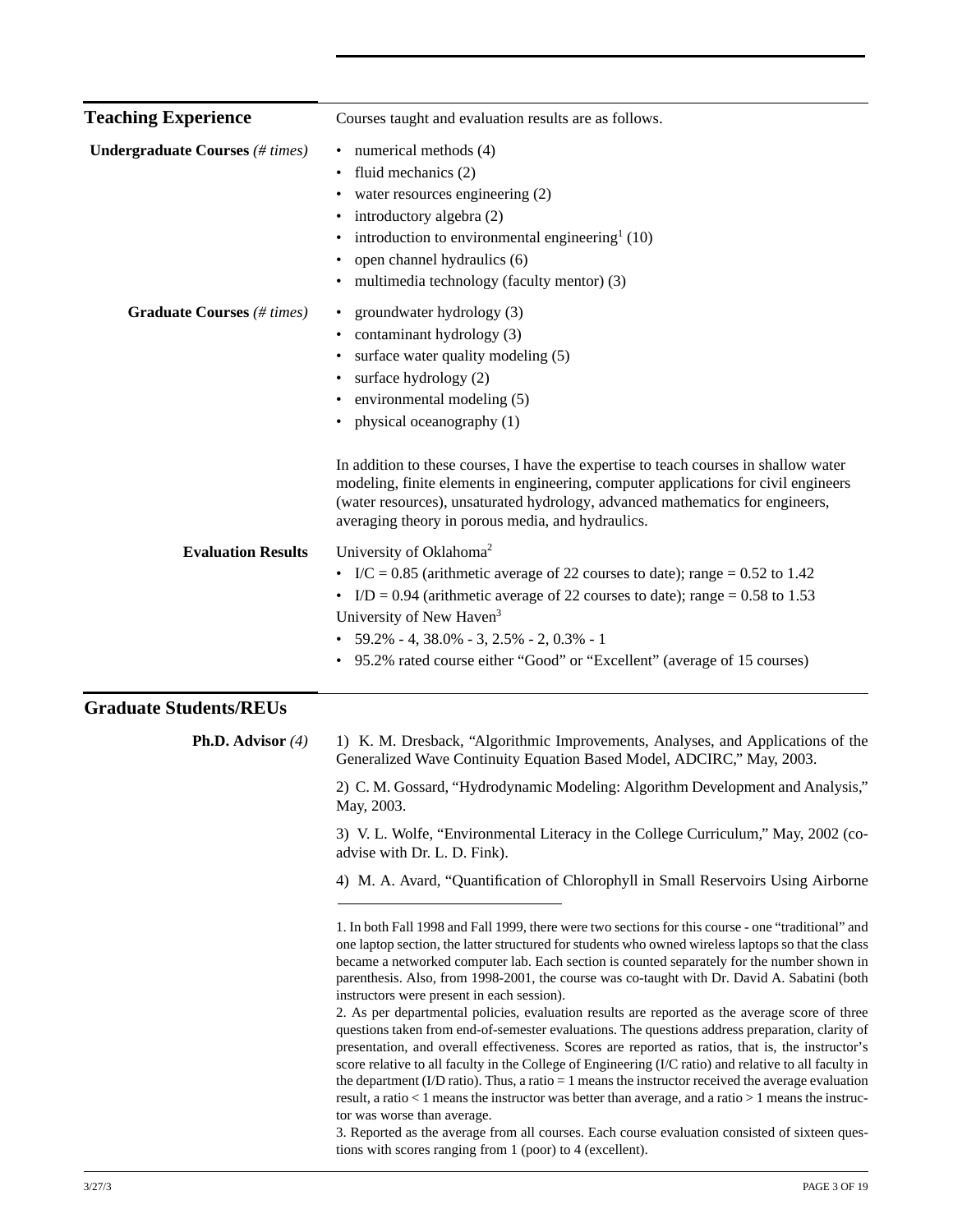|                                  | Video Imagery," May, 1998 (co-advise with Dr. L. Canter).                                                                                                                                                                                                                                         |
|----------------------------------|---------------------------------------------------------------------------------------------------------------------------------------------------------------------------------------------------------------------------------------------------------------------------------------------------|
| <b>Ph.D.</b> Committee $(11)$    | J. Gourley, M. Hale, B. Cozemius, G. Chen, A. Noman, F. Hall, C. Wei, A. Thal, J.<br>Feyen (Notre Dame), S. C. Hagen (Notre Dame), J. Atkinson (Notre Dame).                                                                                                                                      |
| <b>M.S. Advisor</b> $(3)$        | 1) Patricia Quarles (just started in 2003).                                                                                                                                                                                                                                                       |
|                                  | 2) R. C. Dutnell, "Development of Bankfull Discharge and Channel Geometry Rela-<br>tionships for Natural Channel Design in Oklahoma Using a Fluvial Geomorphic<br>Approach," January, 2000.                                                                                                       |
|                                  | 3) K. M. Dresback, "An Alternative Time Marching Algorithm for ADCIRC," April,<br>1999.                                                                                                                                                                                                           |
|                                  | 4) M. M. Hornecker, "Automated Soil Moisture Observations and Infiltration<br>Modeling at the Closed Norman, Oklahoma Landfill," March, 1999.                                                                                                                                                     |
| <b>M.S. Committee</b> $(6)$      | J. Flaming, G. Kesavamurthy, M. Gopal, A. Jones, E. LeDimet, S. Maratha, R.<br>Dorairaj.                                                                                                                                                                                                          |
| M.S. Advisor: Non-Thesis (12)    | T. Mensah, S. Wexell, G. Daraskovich, M. Anhalt, P. Potluri, B. Pashupathinath, B.<br>Tedeschi, P. Waigasee, V. Jangyodsuk, M. Yeosok, G. Andrews, V. Penmethshsa.                                                                                                                                |
| Post Docs and Research Asst. (4) | J. H. Atkinson (2002-Present), A. Szpilka (2002-Present), M. M. Hornecker (1999-<br>2000), S. Dagan (2000).                                                                                                                                                                                       |
| <b>REU Students (18)</b>         | C. Dietrich, L. McSpadden, M. Owen, A. Clements, E. Gilje, C. Gray, E. Chen, E.<br>Spargo, J. Flaming, C. Kester, S. Keenan, S. Smith, J. Pflasterer, C. Gossard, J. Allu,<br>J. Byrd, D. Parsons, D. Eiba.                                                                                       |
| <b>Publications</b>              |                                                                                                                                                                                                                                                                                                   |
| <b>Journals</b> $(16)$           | 16) K. M. Dresback, R. L. Kolar, J. C. Dietrich, "On the Form of the Momentum Equa-<br>tion for Shallow Water Models Based on the Generalized Wave Continuity Equation:<br>Conservative vs. Non-Conservative," Advances in Water Resources, in review, April,<br>2003.                            |
|                                  | 15) C. M. Szpilka, R. L. Kolar, "Numerical Analogs of Fourier and Dispersion Anal-<br>ysis: Development, Verification, and Application to the Shallow Water Equations,"<br>Advances in Water Resources, accepted, Jan. 2003.                                                                      |
|                                  | 14) K. M. Dresback, R. L. Kolar, J. C. Dietrich, "A 2D Implicit Time-Marching Algo-<br>rithm for Shallow Water Models Based on the Generalized Wave Continuity Equa-<br>tion," International Journal for Numerical Methods in Fluids, in review, Dec. 2002.                                       |
|                                  | 13) R. L. Kolar, D. A. Sabatini, and L. D. Fink, "Laptops in the Classroom: Do They<br>Make a Difference?", Journal of Engineering Education, 91(4), 397-401, Oct. 2002.                                                                                                                          |
|                                  | 12) H. K. Karapanagioti, C. M. Gossard, K. A. Strevett, R. L. Kolar, D. A. Sabatini,<br>Reply (extended) to Comment on: "Model Coupling Intraparticle Diffusion/Sorption,<br>Nonlinear Sorption, and Biodegradation Processes," Journal of Contaminant<br>Hydrology, 57(3-4), 315-321, Aug. 2002. |
|                                  | 11) K. M. Dresback and R. L. Kolar, "An Implicit Time Marching Algorithm for<br>Shallow Water Models Based on the Generalized Wave Continuity Equation," Interna-<br>tional Journal for Numerical Methods in Fluids, 36, 925-945, 2001.                                                           |
|                                  | 10) H. K. Karapanagioti, C. M. Gossard, K. A. Strevett, R. L. Kolar, D. A. Sabatini,<br>"Model Coupling Intraparticle Diffusion/Sorption, Nonlinear Sorption, and Biodegra-<br>dation Processes," Journal of Contaminant Hydrology, 48(1-2), 1-21, Feb. 2001.                                     |

9) S. C. Hagen, J. J. Westerink, R. L. Kolar, and O. Horstman, "Two-dimensional Unstructured Mesh Generation for Tidal Models," *International Journal for Numerical Methods in Fluids*, 35(6), 669-686, 2001.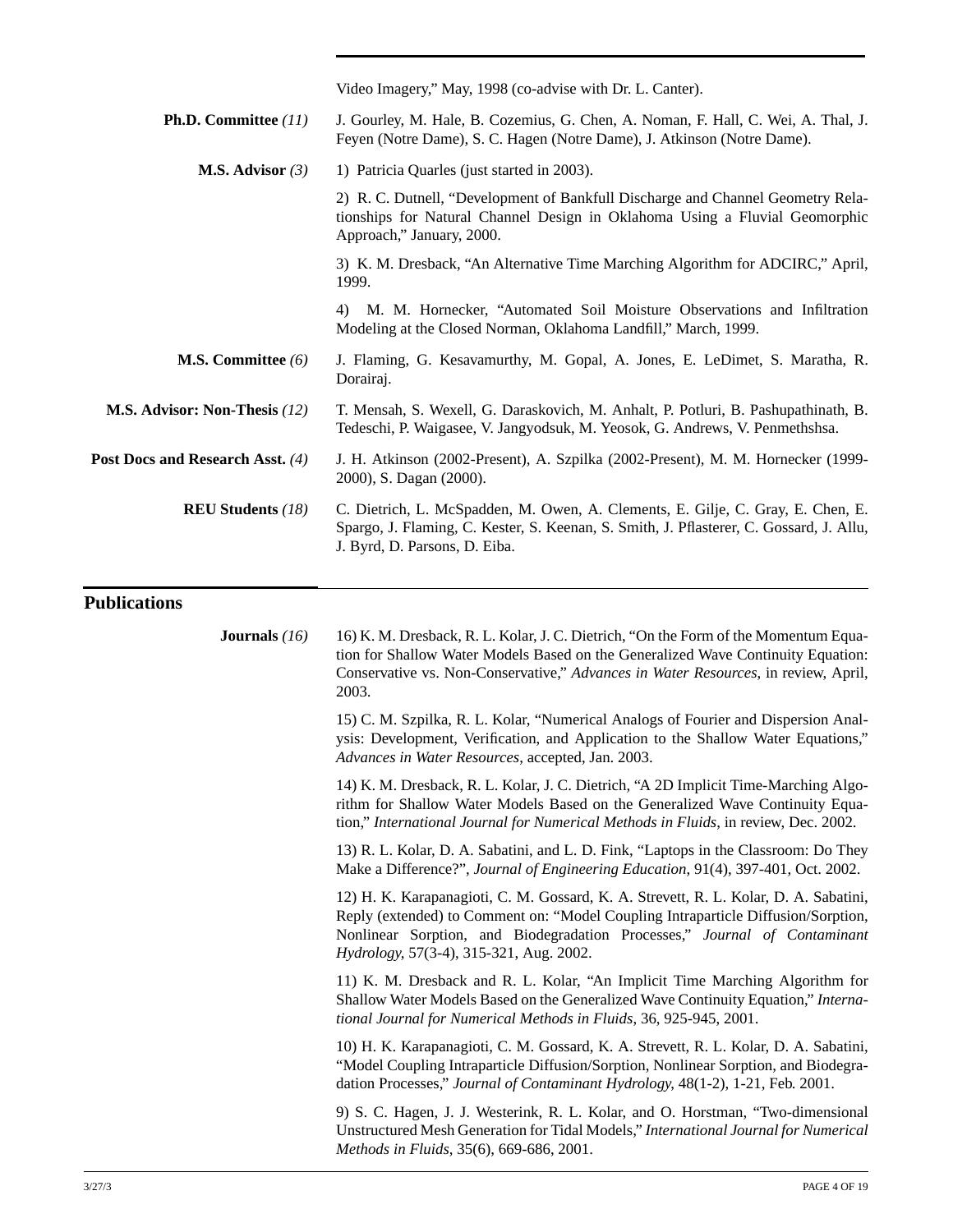|                                                                      | 8) M. A. Mooney, C. Bouton, C. Gray, J. Allu, and R. L. Kolar, "The Development of<br>an NGES-Interfaced, Web-Based Geotechnical Site Investigation Instructional<br>Module," ASCE GeoInstitute Geotechnical Specialty Publication, No. 93, 336-346,<br>2000.                                                                        |
|----------------------------------------------------------------------|--------------------------------------------------------------------------------------------------------------------------------------------------------------------------------------------------------------------------------------------------------------------------------------------------------------------------------------|
|                                                                      | 7) R. L. Kolar, K. K. Muraleetharan, M. A. Mooney, B. E. Vieux, "Sooner City -<br>Design Across the Curriculum," Journal of Engineering Education, 89(1), 79-87,<br>2000.                                                                                                                                                            |
|                                                                      | 6) R. L. Kolar and D. A. Sabatini, "Environmental Modeling - A Project-Driven, Team<br>Approach to the Theory and Application," Journal of Engineering Education, 89(2),<br>201-207, April 2000.                                                                                                                                     |
|                                                                      | 5) S. C. Hagen, J. J. Westerink, and R. L. Kolar, "One-Dimensional Finite Element<br>Grids Based on Localized Truncation Error Analysis," International Journal for<br>Numerical Methods in Fluids, 32(2), 241-261, 2000.                                                                                                            |
|                                                                      | 4) R. L. Kolar, W. G. Gray, and J. J. Westerink, "Boundary Conditions for Shallow<br>Water Models - An Alternative Implementation for Finite Element Codes," Interna-<br>tional Journal for Numerical Methods in Fluids, 22(7), 603-618, 1996.                                                                                       |
|                                                                      | 3) R. L. Kolar, W. G. Gray, J. J. Westerink, and R. A. Luettich, Jr., "Shallow Water<br>Modeling in Spherical Coordinates: Equation Formulation, Numerical Implementa-<br>tion, and Application," Journal of Hydraulic Research, 32(1), 3-24, 1994.                                                                                  |
|                                                                      | 2) R. L. Kolar, J. J. Westerink, M. E. Cantekin, and C. A. Blain, "Aspects of Nonlinear<br>Simulations Using Shallow Water Models Based on the Wave Continuity Equation,"<br>Computers and Fluids, 23(3), 523-538, 1994.                                                                                                             |
|                                                                      | 1) J. J. Westerink, R. A. Luettich, J. K. Wu, and R. L. Kolar, "The Influence of Normal<br>Flow Boundary Conditions on Spurious Modes in Finite Element Solutions to the<br>Shallow Water Equations," International Journal for Numerical Methods in Fluids, 18,<br>1021-1060, 1994.                                                 |
| <b>Books and Book Chapters/</b><br>Contributions $(2)$               | 2) R. L. Kolar and D. A. Sabatini, "Use of Reflective Writing/Learning Portfolios in a<br>Junior-Level Water Resources Engineering Class," contribution to: The Learning Port-<br>folio: Reflective Practice for Improving Student Learning, J. Zubizarreta, Anker<br>Publishing, Bolton, MA, in press, Dec. 2002.                   |
|                                                                      | 1) W. G. Gray, A. Leijnse, R. L. Kolar, and C. A. Blain, Mathematical Tools for<br>Changing Spatial Scales in the Analysis of Physical Systems, CRC Press, 232 pp.,<br>1993.                                                                                                                                                         |
| <b>Conference Proceedings,</b><br>Abstracts, and Other Articles (37) | 37) C. M. Gossard and R. L. Kolar, "Wave Propagation Characteristics of Continuous<br>and Discontinuous Galerkin Finite Element Algorithms for the Shallow Water Equa-<br>tions," Developments in Water Science 47: Computational Methods in Water<br>Resources (XIV), Vol. 2, Hassanizadeh et al., eds., 1621-1628, Elsevier, 2002. |
|                                                                      | 36) K. M. Dresback, R. L. Kolar, J. C. Dietrich, "Impact of the Form of the Momentum<br>Equation on Shallow Water Models Based on the Generalized Wave Continuity Equa-<br>tion," Developments in Water Science 47: Computational Methods in Water Resources<br>(XIV), Vol. 2, Hassanizadeh et al., eds., 1573-1580, Elsevier, 2002. |
|                                                                      | 35) K. M. Dresback, C. A. Blain, R. L. Kolar, "Assessment of Methods to Compute the<br>Baroclinic Pressure Gradient in Finite Element Shallow Water Models," Estuary and<br>Coastal Modeling: Proceedings of the Seventh International Conference, M. Spaul-<br>ding, ed., 103-119, ASCE, 2002.                                      |
|                                                                      | 34) A. Noman Ahsanuzzaman, R. L. Kolar, "Performance of Green-Ampt Model in<br>Estimating Flow Through the Vadose Zone," 22nd AGU Hydrology Days 2002, J<br>Ramirez, ed., 25-30, 2002.                                                                                                                                               |
|                                                                      | 33) R. L. Kolar, L. D. Fink, K. Gramoll, R. C. Knox, G. A. Miller, M. A. Mooney, K.<br>K. Muraleetharan, D. A. Sabatini, B. E. Vieux, "Report on the Sooner City Workshop                                                                                                                                                            |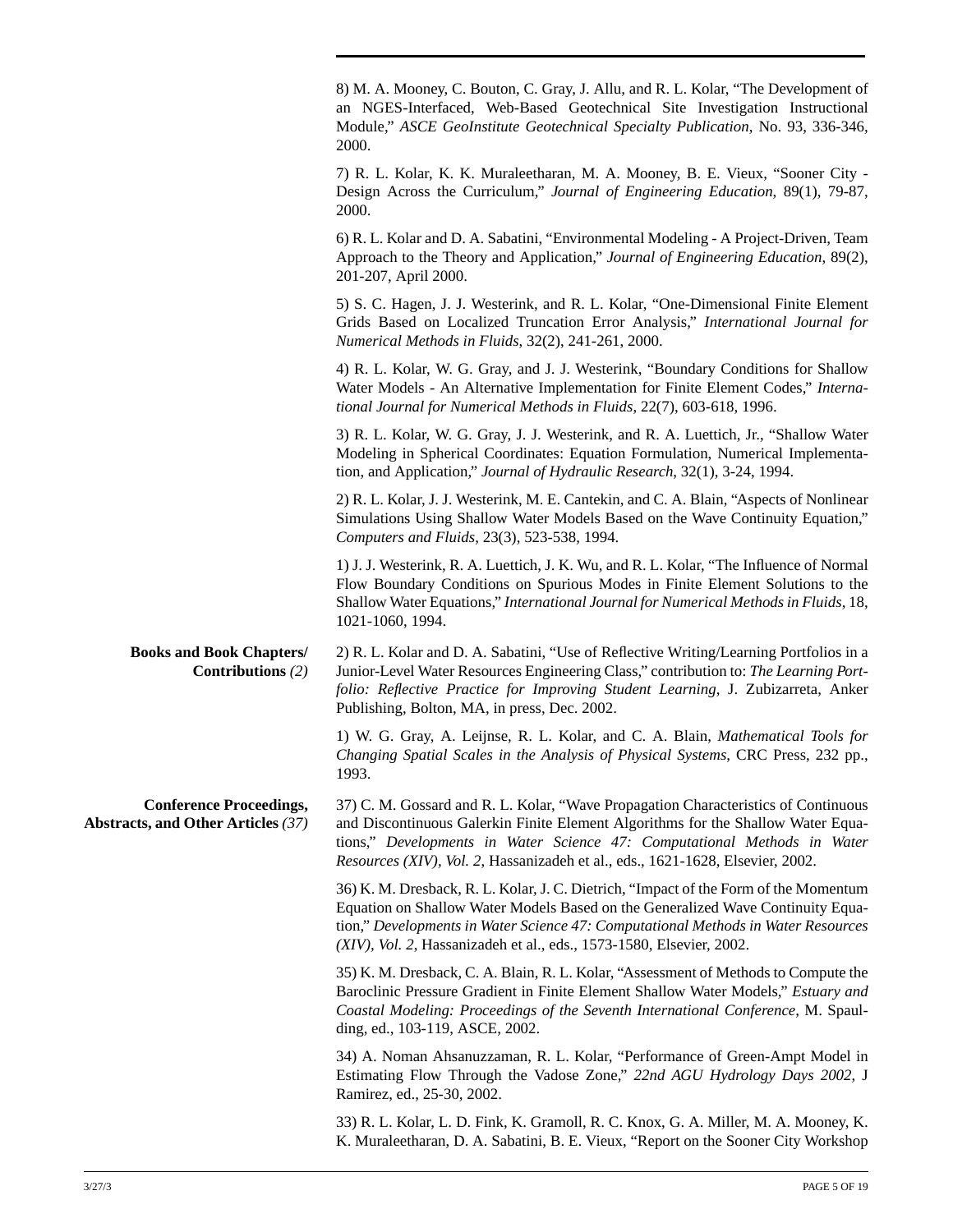2000 on Integrated Design," *Proc. of 2001 ASEE National Conference*, ASEE, CDROM, Paper #2525, 2001.

32) "Sooner City - Virtually There," *eVolve*, (College of Engineering Alumni magazine), 1(1), 11-12, 2001.

31) L. D. Fink, "Learning Portfolios Create Broader Awareness of Educational Achievements," Spotlight on Teaching (OU Instructional Development Program's newsletter; contributed a piece for the article with D. Sabatini), 21(1), March, 2001.

30) L. D. Fink, R. L. Kolar, K. K. Muraleetharan, R. W. Nairn, D. A. Sabatini, R. L. Sack, T. R. Rhoads, and D. L. Shirley, "Reengineering Sooner Civil Engineering Education," *Proceedings, FIE 2000* (Frontiers in Education), IEEE, CDROM, Paper No. 1350, 2000.

29) R. L. Kolar and J. J. Westerink, "A Look Back at 20 Years of GWC-Based Shallow Water Models," *Computational Methods in Water Resources XIII, Vol. 2*, Bentley et al., eds. 899-906, Balkema, 2000.

28) K. M. Dresback and R. L. Kolar, "An Implicit Time-Marching Algorithm for 2D GWC Shallow Water Models," *Computational Methods in Water Resources XIII, Vol. 2*, Bentley et al., eds. 913-920, Balkema, 2000.

27) C. M. Gossard and R. L. Kolar, "Phase Behavior of a Finite Volume Shallow Water Algorithm," *Computational Methods in Water Resources XIII, Vol. 2*, Bentley et al., eds. 921-928, Balkema, 2000.

26) A. A. Aldama, A. Aguilar, R. L. Kolar, J. J. Westerink, "A Mass Conservation Analysis of the GWCE Formulation," *Computational Methods in Water Resources XIII, Vol. 2*, Bentley et al., eds. 907-912, Balkema, 2000.

25) R. C. Dutnell and R. L. Kolar, "Regional Discharge and Channel Geometry Relationships for Natural Channel Design in Oklahoma," *20th AGU Hydrology Days 2000*, J. A. Ramirez, ed., 63-75, 2000.

24) L. D. Fink, "Sooner City: An Experiment in Design Across the Curriculum," Spotlight on Teaching (OU Instructional Development Program's newsletter devoted the April issue to Sooner City), 20(2), April 2000.

23) R. L. Kolar and D. A. Sabatini, "Team Teaching in Undergraduate and Graduate Courses," *Proc. of ASEE 34th Midwest Section Conference*, CDROM, 1999.

22) D. I. Nelson, R. W. Nairn, M. A. Nanny, K. A. Strevett, B. E. Vieux, R. L. Kolar, R. C. Knox, and J. W. Everett, "Research Experience for Undergraduates in Environmental Monitoring and Modeling at the Closed Norman Landfill," *Proc. of ASEE 34th Midwest Section Conference*, CDROM, 1999.

21) M. M. Hornecker-Baldwin and R. L. Kolar, "Extensive Soil Moisture Data Set Observed in the Closed Norman, Oklahoma Landfill Clay Cap," *19th AGU Hydrology Days 1999*, H. J. Morel-Seytoux, ed., 213-224, 1999.

20) D. Siegel, "Technology Creates New Ways of Teaching Design," *Engineering Times* (Sooner City featured in an article about design that appeared this National Society of Professional Engineers monthly magazine), NSPE, 21(4), April, 1999.

19) R. L. Kolar and J. J. Westerink, "A Look Back at 20 Years of Wave Equation Models," *Final Program and Abstracts for the Fifth SIAM Conference on Mathematical and Computational Issues in the Geosciences*, SIAM, 111, 1999.

18) J. J. Westerink and R. L. Kolar, "Issues of Mass Conservation Associated with a GWCE Based Finite Element Surface Water Model," *Final Program and Abstracts for the Fifth SIAM Conference on Mathematical and Computational Issues in the Geosciences*, SIAM, 111, 1999.

17) R. Bert, "Designing Sooner, Not Later," *ASEE Prism* (article in the 'On Campus'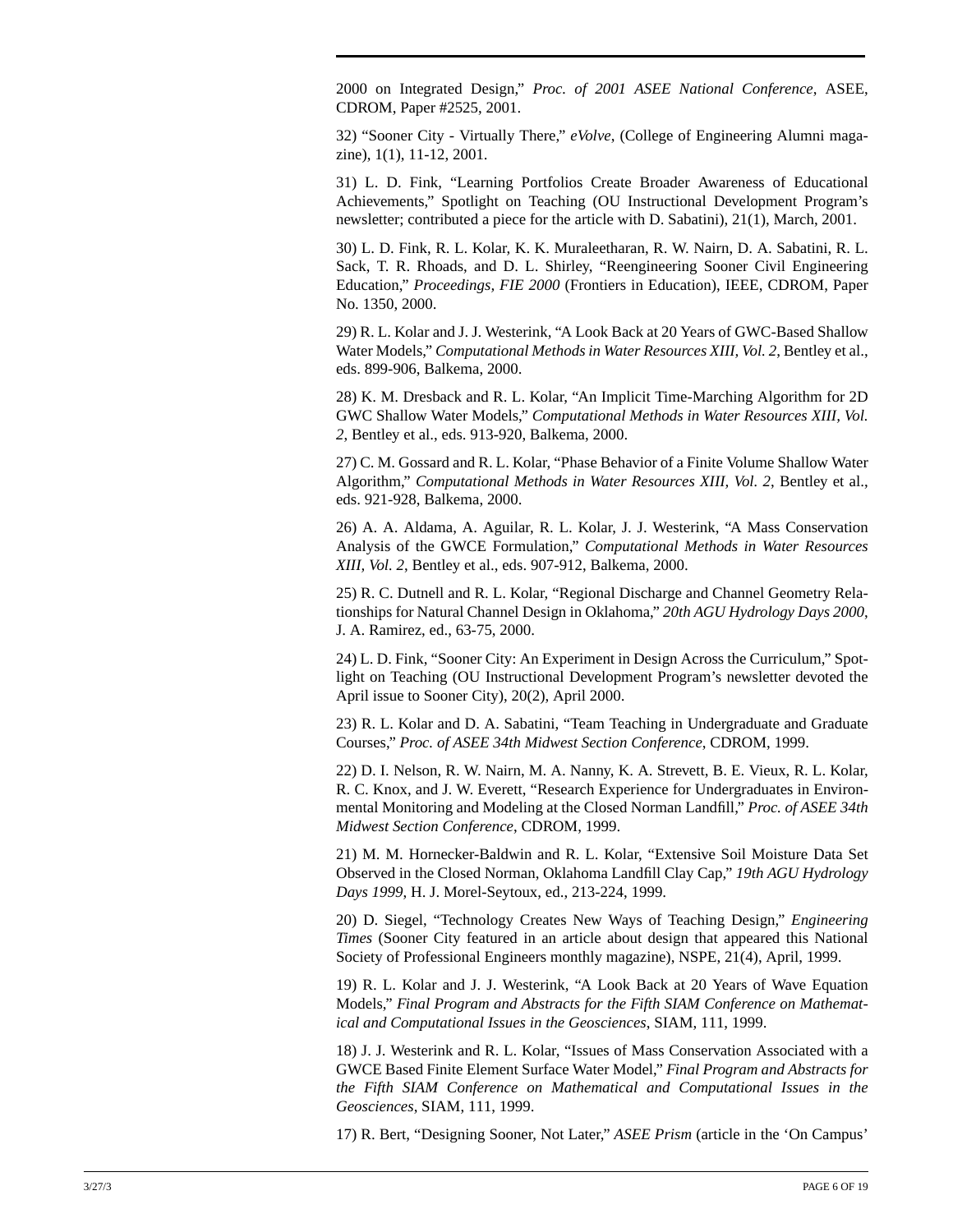department about Sooner City), 18-19, Dec. 1998.

16) R. L. Kolar, J. P. Looper, J. J. Westerink, and W. G. Gray, "An Improved Time Marching Algorithm for GWC Shallow Water Models," *Computational Methods in Water Resources XII, Vol. 2*, Burganos et al., eds., 379-386, 1998.

15) R. L. Kolar, K. K. Muraleetharan, M. A. Mooney, B. E. Vieux, H. Gruenwald, "Integrating Design Throughout the Civil Engineering Curriculum - The Sooner City Project," *Proceedings ASEE National Conference*, Session #1526, CDROM, 1998.

14) D. I. Nelson, J. W. Everett, R. M. Nelson, R. C. Knox, and R. L. Kolar, "A Research Experience for Undergraduates in Environmental Science and Engineering," *Proceedings Air and Waste Management Association 91st Annual Meeting and Exhibition*, Session # 98-A370, 1998.

13) C. M. Gossard, M. Hornecker, R. L. Kolar, "Evapotranspiration Estimates for the Closed Norman, Oklahoma Landfill," *18th AGU Hydrology Days 1998*, H. J. Morel-Seytoux, ed., 111-120, 1998.

12) M. M. Hornecker and R. L. Kolar, "Automated Soil Moisture Observations and Infiltration Modeling at the Closed Norman, Oklahoma Landfill," *18th AGU Hydrology Days 1998*, H. J. Morel-Seytoux (ed.), 141-152, 1998.

11) R. L. Kolar and D. A. Sabatini, "Changing from a Lecture-Based Format to a Team Learning/Project Driven Format: Lessons Learned," *Proceedings, ASEE National Conference*, Session #1675, CDROM, 1997.

10) R. L. Kolar and D. A. Sabatini, "Coupling Team Learning and Computer Technology in Project-Driven Undergraduate Engineering Education," *Proceedings, FIE '96* (Frontiers in Education), Iskander et al, eds., IEEE (CDROM), 1996.

9) R. L. Kolar, J. J. Westerink, and S. C. Hagen, "Truncation Error Analysis of Shallow Water Models Based on the Generalized Wave Continuity Equation," *Computational Methods in Water Resources XI. Volume 2: Computational Methods in Surface Flow and Transport Problems*, Aldama et al., eds., Computational Mechanics Publication, Southampton, 215-222, 1996.

8) J. J. Westerink, R. A. Luettich, Jr., and R. L. Kolar, "Advances in Finite Element Modeling of Coastal Ocean Hydrodynamics" (plenary session paper), *Computational Methods in Water Resources XI. Volume 2: Computational Methods in Surface Flow and Transport Problems*, Aldama et al., eds., Computational Mechanics Publication, Southampton, 313-322, 1996.

7) B. E. Vieux, E. E. LeDimet, and R. L. Kolar, "Hydrologic Modeling of the Prairie Pothole Region in North Dakota Using the Full Dynamic Equations Integrated with GIS," *Computational Methods in Water Resources XI. Volume 2: Computational Methods in Surface Flow and Transport Problems*, Aldama et al., eds., Computational Mechanics Publication, Southampton, 155-162, 1996.

6) J. J. Westerink, R. A. Luettich, Jr., and R. L. Kolar, "ADCIRC, An Advanced Finite Element Model for Coastal Ocean Circulation" (invited) *Proceedings, APCOM '96* (Third Asian-Pacific Conference on Computational Mechanics), South Korea, 1996.

5) R. L. Kolar, W. G. Gray, and J. J. Westerink, "Normal Flow Boundary Conditions in Shallow Water Models - Influence on Mass Conservation and Accuracy", *Computational Methods in Water Resources X, Volume 2*, Peters et al., eds., Kluwer Academic Publishers, 1081-1088, 1994.

4) R. L. Kolar, W. G. Gray, and J. J. Westerink, "An Analysis of the Mass Conserving Properties of the Generalized Wave Continuity Equation," *Computational Methods in Water Resources IX, Vol. 2: Mathematical Modeling in Water Resources*, Russell et al., eds., Computational Mechanics Publications/Elsevier, 537-544, 1992.

3) R. L. Kolar and W. G. Gray, "A Comparison of Methods to Compute the Velocity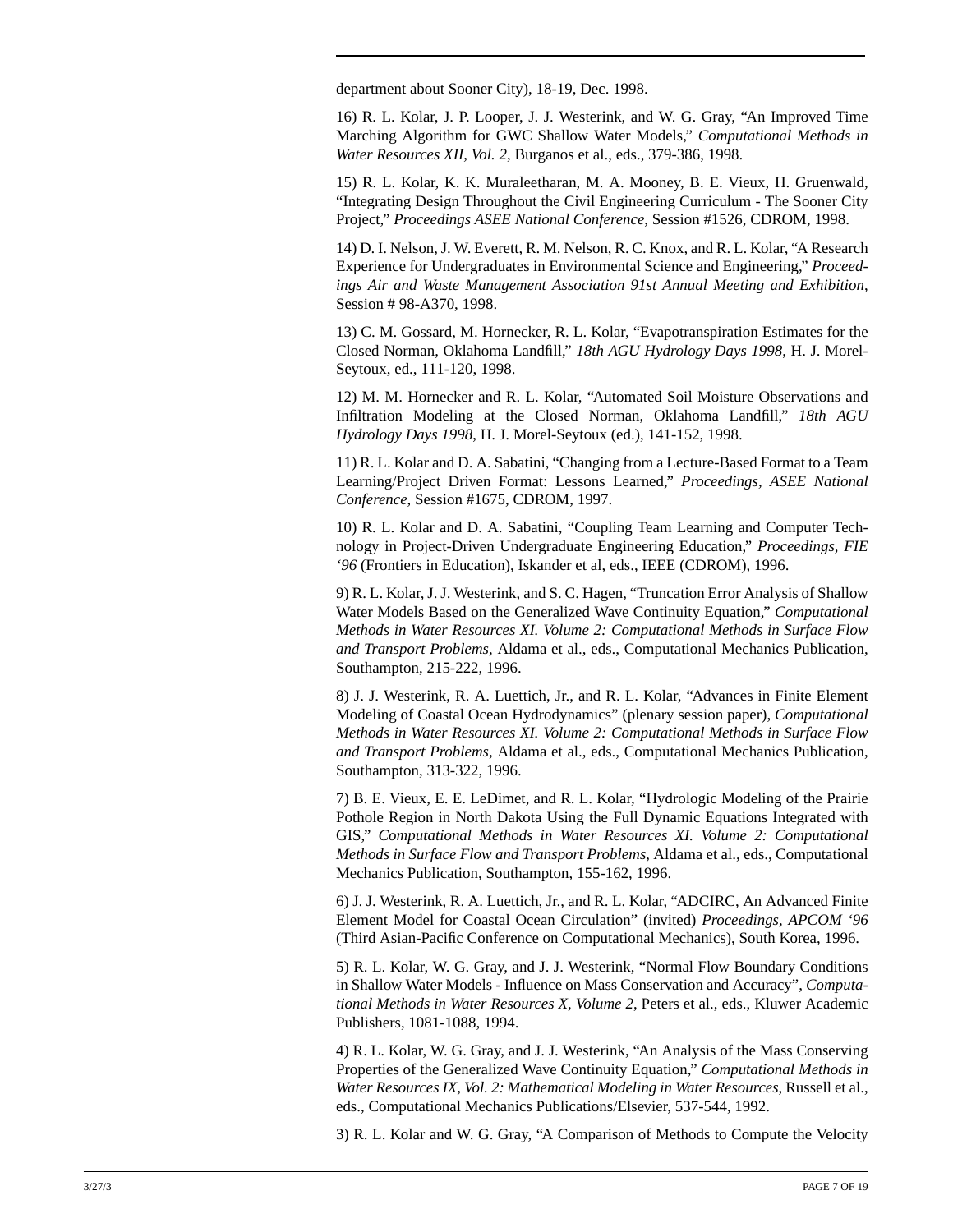Field for Unsaturated Transport Problems," *EOS - Transactions of the American Geophysical Union*, 72(44), 191, 1991. 2) R. L. Kolar and W. G. Gray, "Shallow Water Modeling in Small Water Bodies," *Computational Methods in Surface Hydrology*, Gambolati et al., eds., Computational Mechanics Publications/Springer-Verlag, 149-156, 1990. 1) R. A. Busch, J. E. Parsons, R. P. Schneider, and R. L. Kolar, "Design and Operation of a Trout Broodstock Production Facility with Volitional Trapping from Circular Ponds," *Proceedings of Fisheries Bioengineering Symposium*, Portland, OR, Oct. 24- 27, 1988. **Professional Presentations** *(92; \*presenter other than RLK)* 1) K. M. Dresback\* , R. L. Kolar, J. C. Dietrich, "Conservative Form vs. Non-Conservative Form of the Momentum Equation in the ADCIRC Hydrodynamic Code," SIAM Conference on Mathematical and Computational Issues in the Geosciences, Austin, TX, March 17-20, 2003. 2) J. C. Dietrich\* , K. M. Dresback, R. L. Kolar, J. J. Westerink, E. Gilje, H. Neeman, C. Dawson, M. F. Wheeler, V. Parr, "Benchmarking of the Combined Parallel, Predictor-Corrector ADCIRC Model," SIAM Conference on Mathematical and Computational Issues in the Geosciences, Austin, TX, March 17-20, 2003. 3) C. M. Szpilka\* and R. L. Kolar, "Accuracy and Phase Behavior of Coupled Continuous and Discontinuous Galerkin Algorithms for the Shallow Water Equations," SIAM Conference on Mathematical and Computational Issues in the Geosciences, Austin, TX, March 17-20, 2003. 4) K. M. Dresback\* , R. L. Kolar, C. A. Blain, "Algorithmic and Resolution Influences on the Baroclinic Pressure Gradient in Hydrodynamic Models," SIAM Conference on Mathematical and Computational Issues in the Geosciences, Austin, TX, March 17-20, 2003. 5) K. M. Dresback\* , R. L. Kolar, J. C. Dietrich, "Update on the Benchmarking of the Combined Parallel, Predictor/Corrector Algorithm for 2DDI ADCIRC," 7th Army-Navy ADCIRC Model Workshop, Naval Research Laboratory, Stennis Space Center, MS, Feb. 26-27, 2003. 6) K. M. Dresback\* , R. L. Kolar, J. C. Dietrich, "Update on the Conservative vs. Non-Conservative Form of the Momentum Equations for 2DDI ADCIRC," 7th Army-Navy ADCIRC Model Workshop, Naval Research Laboratory, Stennis Space Center, MS, Feb. 26-27, 2003. 7) C. M. Szpilka\* and R. L. Kolar, "Propagation Behavior of Coupled Continuous/ Discontinuous Galerkin FE Approximations to the Shallow Water Equations," 7th Army-Navy ADCIRC Model Workshop, Naval Research Laboratory, Stennis Space Center, MS, Feb. 26-27, 2003. 8) R. L. Kolar and P. Quarles, "Grid Database - Is this the Direction We Want To Take?" 7th Army-Navy ADCIRC Model Workshop, Naval Research Laboratory, Stennis Space Center, MS, Feb. 26-27, 2003. 9) R. L. Kolar and E. Gilje, "I/O with NetCDF - A First Look," 7th Army-Navy ADCIRC Model Workshop, Naval Research Laboratory, Stennis Space Center, MS, Feb. 26-27, 2003. 10) K. M. Dresback\* , C. A. Blain, R. L. Kolar, "Diagnostic Baroclinic Simulations in the Persian Gulf," 7th Army-Navy ADCIRC Model Workshop, Naval Research Laboratory, Stennis Space Center, MS, Feb. 26-27, 2003. 11) J. H. Atkinson\* , K. M. Dresback, C. A. Blain, R. L. Kolar, "Towards a Full 3D Prognostic Baroclinic Code - A Medley of Results and Questions," 7th Army-Navy

ADCIRC Model Workshop, Naval Research Laboratory, Stennis Space Center, MS,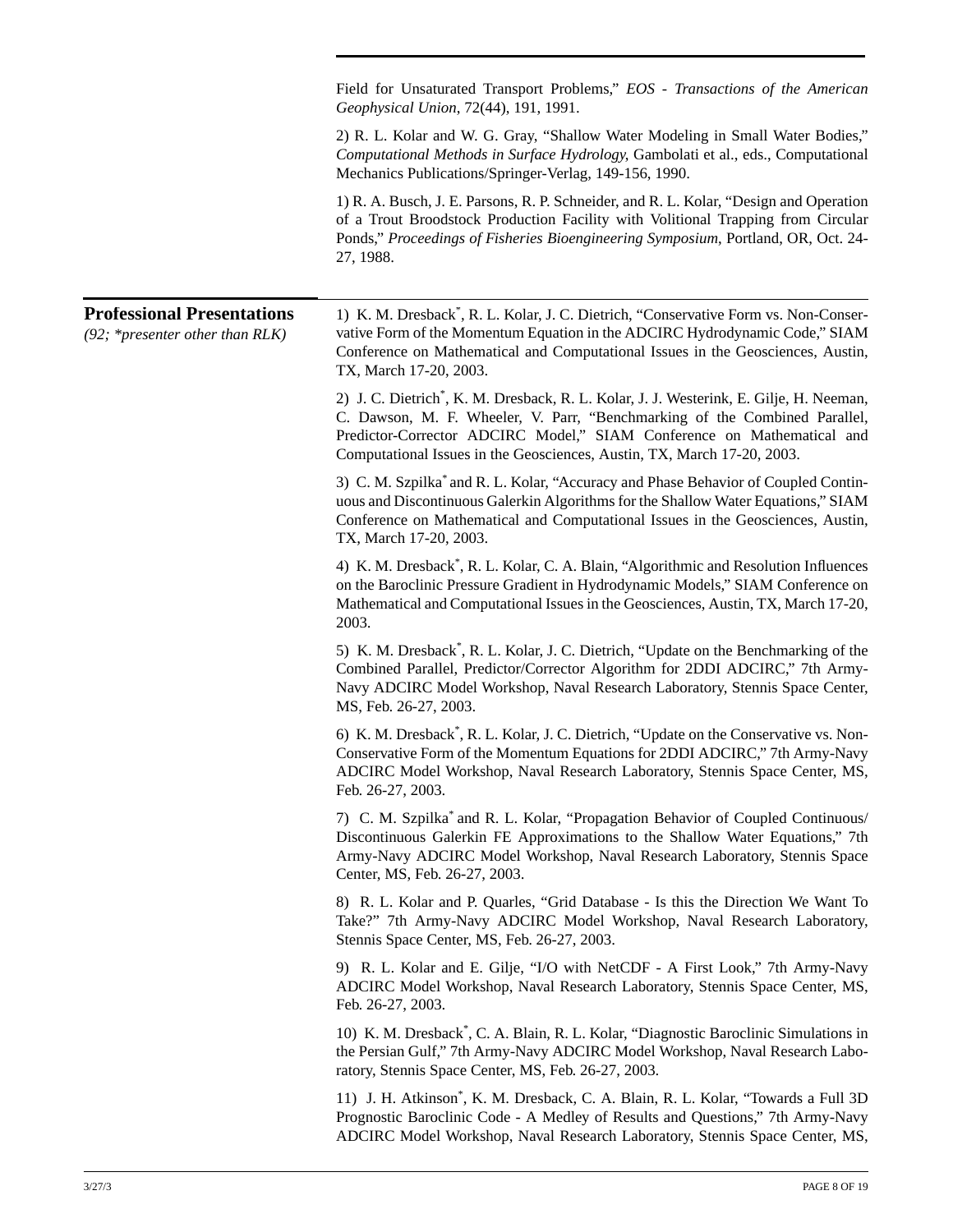Feb. 26-27, 2003.

12) R. L. Kolar, "Hydrodynamic Modeling," invited plenary at OU Mathematics Day (state high school competition), Nov. 16, 2002.

13) D. A. Sabatini\* and R. L. Kolar, "Integrating Design Across the Curriculum - The Sooner City Experience," ASCE 2002 Annual Conference (invited), Washington, D. C., Nov. 3-7, 2002.

14) K. M. Dresback, R. L. Kolar, J. C. Dietrich<sup>\*</sup>, E. P. Gilje, H. Neeman, J. J. Westerink, M. F. Wheeler, C. N. Dawson, V. Parr, "Benchmarking Studies of the Combined Perdictor-Corrector, Parallel ADCIRC Code," (poster) OU Supercomputing Symposium 2002, Norman, OK, Sept. 12-13, 2002.

15) R. L. Kolar, D. A. Sabatini, L. D. Fink, "Reflective Writing as a Complementary Assessment Tool," ASEE 37th Midwest Section Conference, Norman, OK, Sept. 11- 13, 2002.

16) C. Ahern\* , L. D. Fink, K. K. Muraleetharan, R. L. Kolar, K. Gramoll, R. C. Knox, G. A. Miller, M. A. Mooney, B. E. Vieux, " Sooner City at Six Years," ASEE 37th Midwest Section Conference, Norman, OK, Sept. 11-13, 2002.

17) R. L. Kolar, J. J. Westerink, R. L. Luettich, "ADCIRC. Overview of an Advanced 3D Hydrodynamic Model: Model Development and Application," invited talk at SIAM 50th Anniversary Annual Meeting, Philadelphia, PA, July 8-12, 2002.

18) C. M. Gossard\* and R. L. Kolar, "Wave Propagation Characteristics of Continuous and Discontinuous Galerkin Finite Element Algorithms for the Shallow Water Equations," XIV International Conference on Computational Methods in Water Resources, Delft, The Netherlands, June 23-28, 2002.

19) K. M. Dresback\* , R. L. Kolar, J. C. Dietrich, "Impact of the Form of the Momentum Equation on Shallow Water Models Based on the Generalized Wave Continuity Equation," XIV International Conference on Computational Methods in Water Resources, Delft, The Netherlands, June 23-28, 2002.

20) K. M. Dresback, R. L. Kolar, J. C. Dietrich\* , J. J. Westerink, M. F. Wheeler, C. N. Dawson, V. Parr, "Benchmarking Studies of the Combined Perdictor-Corrector, Parallel ADCIRC Code," XIV International Conference on Computational Methods in Water Resources, Delft, The Netherlands, June 23-28, 2002.

21) R. L. Kolar, "Coastal Flood Modeling. Storm Surge Computations with the ADCIRC Hydrodynamic Model. Part 1: Model Background," invited talk at Mitigating Severe Weather Impacts in Urban Areas: National Symposium," Houston, TX, April 15-17, 2002.

22) A. Noman Ahsanuzzaman\* , R. L. Kolar, "Performance of Green-Ampt Model in Estimating Flow Through the Vadose Zone," 22nd AGU Hydrology Days 2002, Fort Collins, CO, April 1-4, 2002.

23) K. M. Dresback\* , R. L. Kolar, C. A. Blain, "Baroclinic Pressure Gradients: A Preliminary Comparison of Z, Sigma, and Hybrid Methods," 6th Army-Navy ADCIRC Model Workshop, Naval Research Laboratory, Stennis Space Center, MS, Feb. 27-28, 2002.

24) K. M. Dresback\* , R. L. Kolar, J. C. Dietrich, "A Look at the Momentum Equation in ADCIRC: A Comparison of the Non-Conservative vs. Conservative Form," 6th Army-Navy ADCIRC Model Workshop, Naval Research Laboratory, Stennis Space Center, MS, Feb. 27-28, 2002.

25) C. M. Gossard\* and R. L. Kolar, "DG (Discontinuous Galerkin) for Dummies: Background and a Step-by-Step Recipe," 6th Army-Navy ADCIRC Model Workshop, Naval Research Laboratory, Stennis Space Center, MS, Feb. 27-28, 2002.

26) C. M. Gossard\* and R. L. Kolar, "Wave Propagation Characteristics of Continuous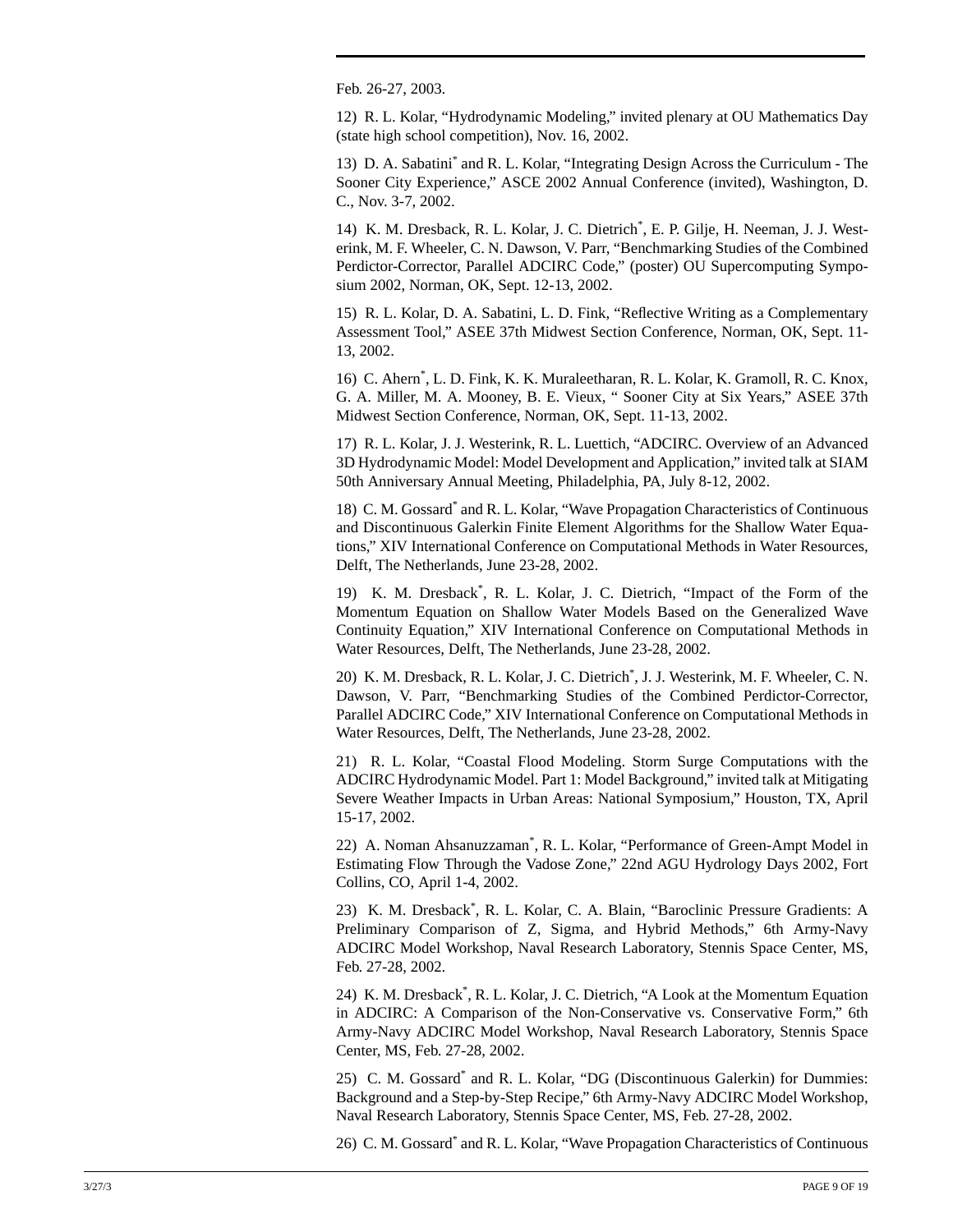and Discontinuous Galerkin Finite Element Algoritms for the Shallow Water Equations," 6th Army-Navy ADCIRC Model Workshop, Naval Research Laboratory, Stennis Space Center, MS, Feb. 27-28, 2002.

27) K. M. Dresback\* , C. A. Blain, R. L. Kolar, "Assessment of Methods to Compute the Baroclinic Pressure Gradient in Finite Element Shallow Water Models," 7th International Conference on Estuary and Coastal Modeling, St. Pete Beach, FL, Nov. 5-7, 2001.

28) R. L. Kolar, L. D. Fink, K. Gramoll, R. C. Knox, G. A. Miller, M. A. Mooney, K. K. Muraleetharan, D. A. Sabatini, B. E. Vieux, "Report on the Sooner City Workshop 2000 on Integrated Design," ASEE National Conference, Session #2525, Albuquerque, NM, June 24-27, 2001.

29) R. L. Kolar and D. A. Sabatini, "Laptop Computers in the Classroom - Do They Make a Difference?", ASEE National Conference, Session #3430, Albuquerque, NM, June 24-27, 2001.

30) R. L. Kolar, L. D. Fink, K. Gramoll, R. C. Knox, G. A. Miller, M. A. Mooney, K. K. Muraleetharan, D. A. Sabatini, B. E. Vieux, "The Sooner City Project," ASEE National Conference, Session #2515 (session sponsored by CE division on Sooner City), Albuquerque, NM, June 24-27, 2001.

31) K. M. Dresback, C. M. Gossard, R. L. Kolar, and D. A. Sabatini, "RATs: A Student/Instructor Perspective," ASEE 36th Midwest Section Conference, Manhattan, KS, March 7-9, 2001.

32) R. L. Kolar and D. A. Sabatini, "Laptop Computers in the Classroom - Do They Make a Difference?", ASEE 36th Midwest Section Conference, Manhattan, KS, March 7-9, 2001.

33) R. L. Kolar, L. D. Fink, K. Gramoll, R. C. Knox, G. A. Miller, M. A. Mooney, K. K. Muraleetharan, D. A. Sabatini, B. E. Vieux, "Report on the Sooner City Workshop on Integrated Design," ASEE 36th Midwest Section Conference, Manhattan, KS, March 7-9, 2001.

34) C. M. Gossard\* and R. L. Kolar, "Numerical Analogue of Fourier Analysis with Application to the Shallow Water Equations," 5th Army-Navy ADCIRC Model Workshop, Naval Research Laboratory, Stennis Space Center, MS, Feb. 20-21, 2001.

35) J. C. Dietrich\* , K. M. Dresback\* and R. L. Kolar, "Update on the ADCIRC Implicit Time Marching Algorithm," 5th Army-Navy ADCIRC Model Workshop, Naval Research Laboratory, Stennis Space Center, MS, Feb. 20-21, 2001.

36) K. M. Dresback\* , J. C. Dietrich\* , and R. L. Kolar, "On the Form of the Momentum Equation in the ADCIRC Model," 5th Army-Navy ADCIRC Model Workshop, Naval Research Laboratory, Stennis Space Center, MS, Feb. 20-21, 2001.

37) R. L. Kolar and D. A. Sabatini, "Report on the College of Engineering's SEEC (Sooner Engineering Education Center) Initiative," High Achieving Schools and Communities - Winter Institute, Center for Educational and Community Renewal, Norman, OK, Feb. 2, 2001.

38) R. L. Kolar, "The Sooner City Project at the University of Oklahoma," invited seminar, UNLV College of Engineering Seminar Series, Las Vegas, NV, Nov. 20, 2000.

39) L. D. Fink, R. L. Kolar, K. K. Muraleetharan, R. W. Nairn, D. A. Sabatini, R. L. Sack, T. R. Rhoads<sup>\*</sup>, and D. L. Shirley, "Reengineering Sooner Civil Engineering Education," FIE 2000 (Frontiers in Education), Kansas City, MO, Oct. 18-21, 2000.

40) R. L. Kolar and J. J. Westerink, "A Look Back at 20 Years of GWC-Based Shallow Water Models," XIII International Conference on Computational Methods in Water Resources, Calgary, Canada, June 25-29,2000.

41) K. M. Dresback\* and R. L. Kolar, "An Implicit Time-Marching Algorithm for 2D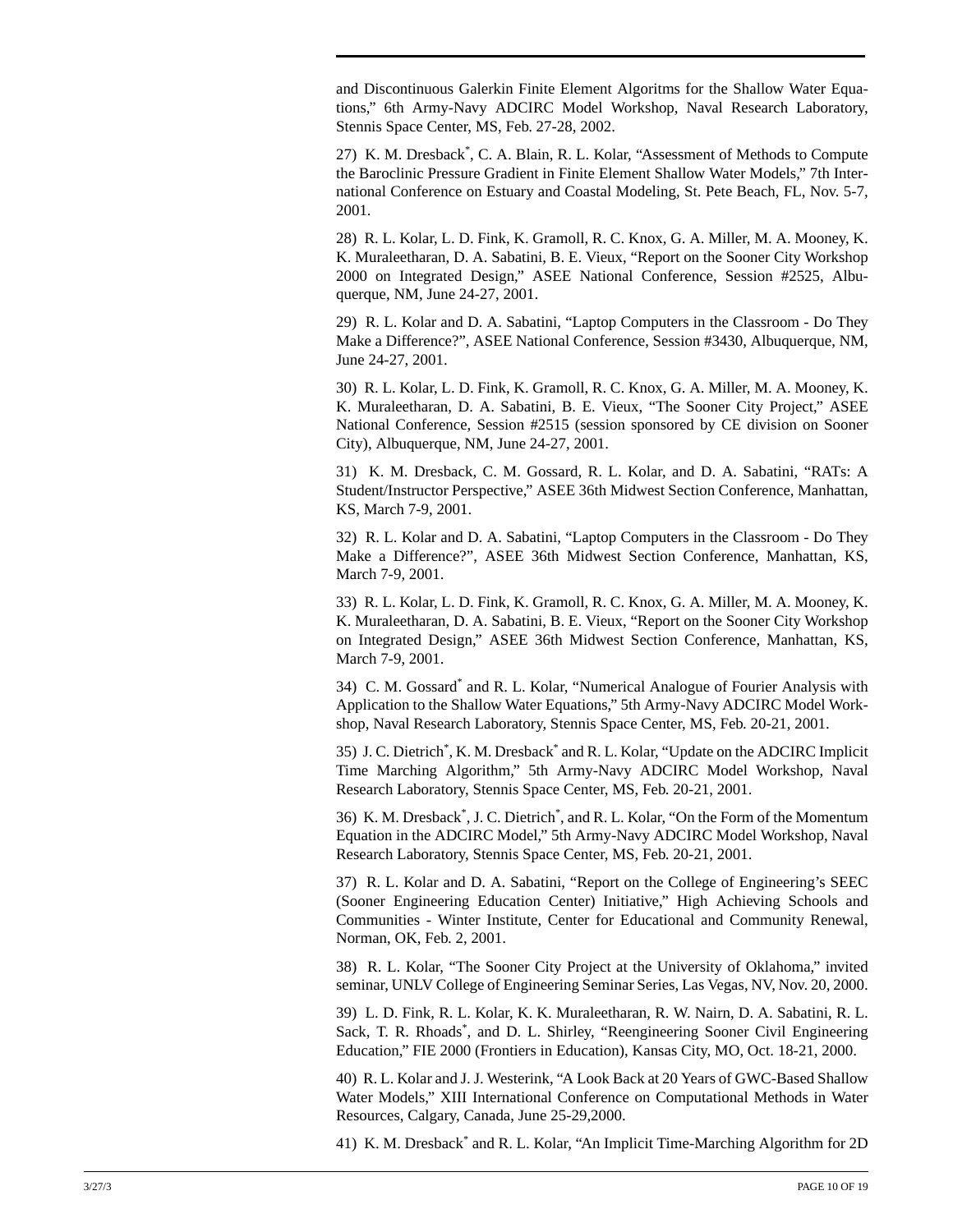GWC Shallow Water Models," XIII International Conference on Computational Methods in Water Resources, Calgary, Canada, June 25-29,2000.

42) C. M. Gossard\* and R. L. Kolar, "Phase Behavior of a Finite Volume Shallow Water Algorithm," XIII International Conference on Computational Methods in Water Resources, Calgary, Canada, June 25-29,2000.

43) A. A. Aldama\* , A. Aguilar, R. L. Kolar, J. J. Westerink, "A Mass Conservation Analysis of the GWCE Formulation," XIII International Conference on Computational Methods in Water Resources, Calgary, Canada, June 25-29,2000.

44) R. L. Kolar and D. A. Sabatini, "Wireless Laptops in the Classroom - Do They Make a Difference?," ASEE National Conference, Multi-Media Session #2793 (poster + oral), St. Louis, MO, June 18-21, 2000.

45) K. K. Muraleetharan, L. D. Fink, R. L. Kolar, S. Meyers, A. Mattson, "Sooner City Project: Assessment Plan and Some Results," ASEE National Conference, Multi-Media Session #2793 (poster + oral), St. Louis, MO, June 18-21, 2000.

46) R. L. Kolar, "Sooner City: Design Across the Curriculum," ASEE National Conference, Session #1526 (poster), St. Louis, MO, June 18-21, 2000.

47) M. M. Hornecker\* , R. L. Kolar, "Soil Moisture Monitoring and Modeling at the Norman Landfill," USGS Norman Landfill Site Meeting (the landfill is part of the USGS's Toxic Substances Hydrology Program), Norman, OK, May 15, 2000.

48) M. A. Mooney, C. Bouton, C. Gray, J. Allu, R. L. Kolar, "The Development of an NGES-Interfaced, Web-Based Geotechnical Site Investigation Instructional Module," Amherst 2K: ASCE Geo-Institute Specialty Conference, Amherst, MA, April 9-12, 2000.

49) R. C. Dutnell\* and R. L. Kolar, "Regional Discharge and Channel Geometry Relationships for Natural Channel Design in Oklahoma," 20th AGU Hydrology Days 2000, Fort Collins, CO, April 3-6, 2000.

50) R. L. Kolar and J. J. Westerink, "Perspective on 20 Years of GWC-Based Modeling," 4th Army-Navy ADCIRC Model Workshop, Naval Research Laboratory, Stennis Space Center, MS, Feb. 2-4, 2000.

51) K. M. Dresback<sup>\*</sup> and R. L. Kolar, "Algorithmic Improvements: Implicit Time Marching," 4th Army-Navy ADCIRC Model Workshop, Naval Research Laboratory, Stennis Space Center, MS, Feb. 2-4, 2000.

52) C. M. Gossard<sup>\*</sup> and R. L. Kolar, "Phase Behavior of the Finite Volume Method," 4th Army-Navy ADCIRC Model Workshop, Naval Research Laboratory, Stennis Space Center, MS, Feb. 2-4, 2000.

53) M. M. Hornecker-Baldwin\* and R. L. Kolar, "Extensive Soil Moisture Data Set Observed in the Closed Norman, Oklahoma Landfill Clay Cap," 19th AGU Hydrology Days 1999, Fort Collins, CO, August 16-20, 1999.

54) R. L. Kolar, K. K. Muraleetharan, M. A. Mooney, A. R. Kukreti, K. Gramoll, D. A. Sabatini, T. D. Bush, and G. A. Miller, "Sooner City - Design Across the Curriculum," invited presentation for the NSF Project Showcase at the ASEE National Conference, Charlotte, NC, June 20-23, 1999.

55) R. L. Kolar and D. A. Sabatini, "Do Laptops Improve Learning?" OU College of Engineering Seminar, Norman, OK, April 30, 1999.

56) R. L. Kolar and D. A. Sabatini, "Team Teaching in Undergraduate and Graduate Courses," ASEE 34th Midwest Section Conference, Stillwater, OK, April 14-16, 1999.

57) R. L. Kolar, K. K. Muraleetharan, M. A. Mooney, A. R. Kukreti, K. Gramoll, D. A. Sabatini, T. D. Bush, and G. A. Miller, "Sooner City - Design Across the Curriculum," ASEE 34th Midwest Section Conference, Stillwater, OK, April 14-16, 1999.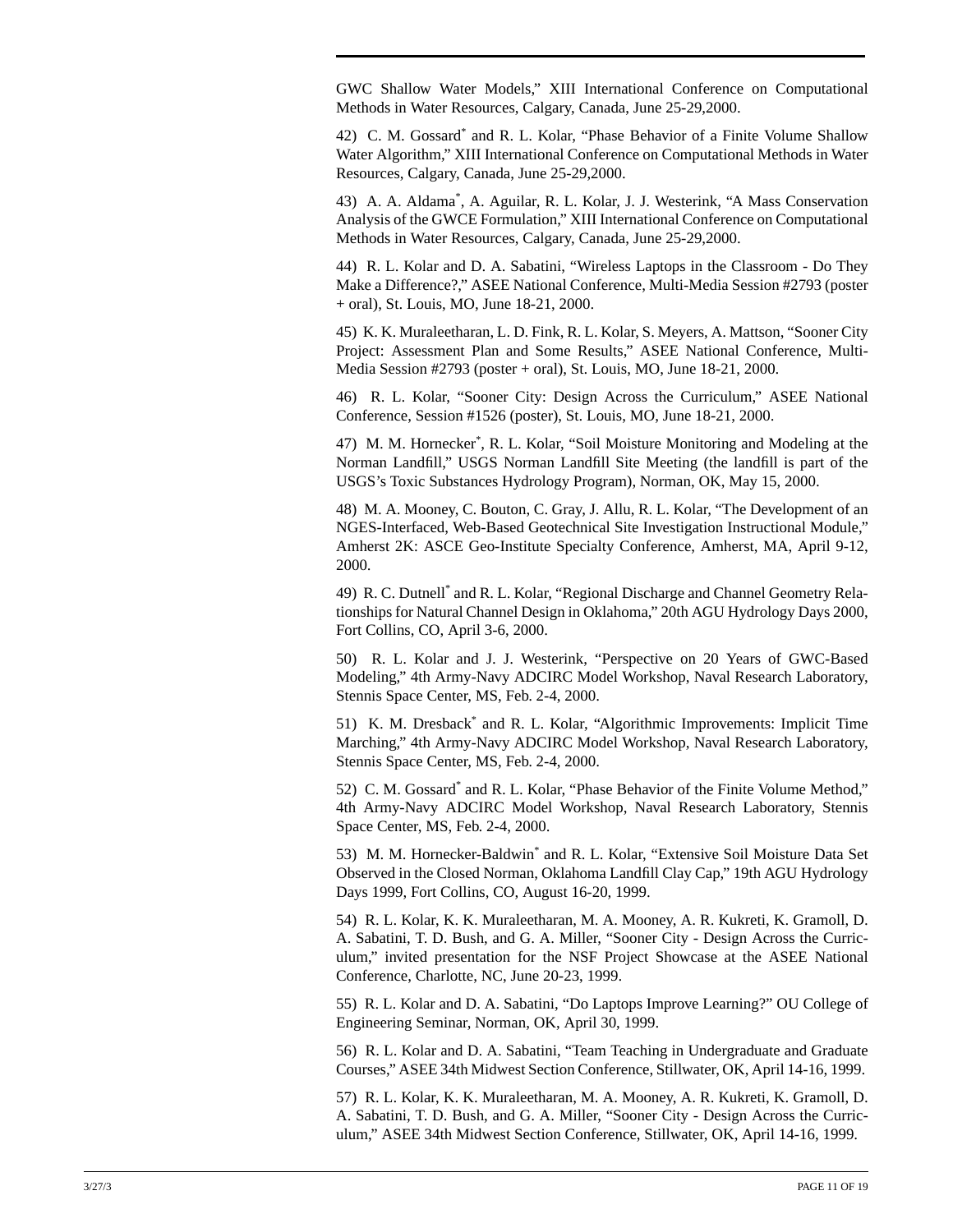58) D. I. Nelson\* , R. W. Nairn, M. A. Nanny, K. A. Strevett, B. E. Vieux, R. L. Kolar, R. C. Knox, and J. W. Everett, "Research Experience for Undergraduates in Environmental Monitoring and Modeling at the Closed Norman Landfill," ASEE 34th Midwest Section Conference, Stillwater, OK, April 14-16, 1999.

59) R. L. Kolar, J. J. Westerink, and K. M. Dresback, "A Look Back at 20 Years of Wave Continuity Modeling," Fifth SIAM Conference on Mathematical and Computational Issues in the Geosciences, San Antonio, TX, March 24-27, 1999.

60) J. J. Westerink\* and R. L. Kolar, "Issues of Mass Conservation Associated with GWCE Based Finite Element Surface Water Models," Fifth SIAM Conference on Mathematical and Computational Issues in the Geosciences, San Antonio, TX, March 24-27, 1999.

61) R. L. Kolar and K. M. Dresback, "An Alternative Time-Marching Algorithm for ADCIRC," 3rd Army-Navy ADCIRC Model Workshop, Naval Research Laboratory, Stennis Space Center, MS, January 5-6, 1999.

62) R. L. Kolar, "Sooner City - Design Across the Curriculum," invited presentation to attendees of the NSF CAREER workshop sponsored by the CMS division, Washington D. C., Nov. 8-10, 1998.

63) R. L. Kolar, "Integrating Design Throughout the Civil Engineering Curriculum: The Sooner City Project," invited presentation at ASCE Annual Convention, Boston, MA, October 18-21, 1998.

64) M. A. Mooney and R. L Kolar, "Sooner City and Civil Engineering," Sooner Saturday (high school recruiting), U. of Oklahoma, Norman, OK, Oct. 17, 1998.

65) R. L. Kolar, K. K. Muraleetharan, M. A. Mooney, B. E. Vieux, H. Gruenwald, "Sooner City," invited presentation for the NSF Project Showcase at the ASEE National Conference, Seattle, WA, June 28-July 1, 1998.

66) R. L. Kolar, K. K. Muraleetharan, M. A. Mooney, B. E. Vieux, H. Gruenwald, "Integrating Design Throughout the Civil Engineering Curriculum - The Sooner City Project," ASEE National Conference, Session #1526 (poster), Seattle, WA, June 28- July 1, 1998.

67) D. I. Nelson, J. W. Everett, R. M. Nelson, R. C. Knox, R. C., and R. L. Kolar, "A Research Experience for Undergraduates in Environmental Science and Engineering," invited presentation, ASEE National Conference, Seattle, WA, June 28-July 1, 1998.

68) D. I. Nelson\* , J. W. Everett, R. M. Nelson, R. C. Knox, R. C., and R. L. Kolar, "A Research Experience for Undergraduates in Environmental Science and Engineering," Air and Waste Management Association 91st Annual Meeting and Exhibition, Session # 98-A370, San Diego, CA, June 18, 1998.

69) R. L. Kolar, J. P. Looper, J. J. Westerink, and W. G. Gray, "An Improved Time Marching Algorithm for GWC Shallow Water Models," XII International Conference on Computational Methods in Water Resources, Crete, Greece, June 15-19, 1998.

70) C. M. Gossard\* , M. Hornecker, R. L. Kolar, "Evapotranspiration Estimates for the Closed Norman, Oklahoma Landfill," 18th AGU Hydrology Days 1998, Fort Collins, CO, March 30-April 2, 1998.

71) M. M. Hornecker and R. L. Kolar, "Automated Soil Moisture Observations and Infiltration Modeling at the Closed Norman, Oklahoma Landfill," 18th AGU Hydrology Days 1998, Fort Collins, CO, March 30-April 2, 1998.

72) R. L. Kolar, "Sooner City," poster presentation on the use of technology in the classroom, Oklahoma Regents Technology Conference, Norman, OK, Nov. 6, 1997.

73) R. L. Kolar, W. G. Gray, and J. J. Westerink, "An Improved Time Stepping Algorithm for GWCE Shallow Water Models," Fourth SIAM Conference on Mathematical and Computational Issues in the Geosciences, Albuquerque, NM, June 16-18, 1997.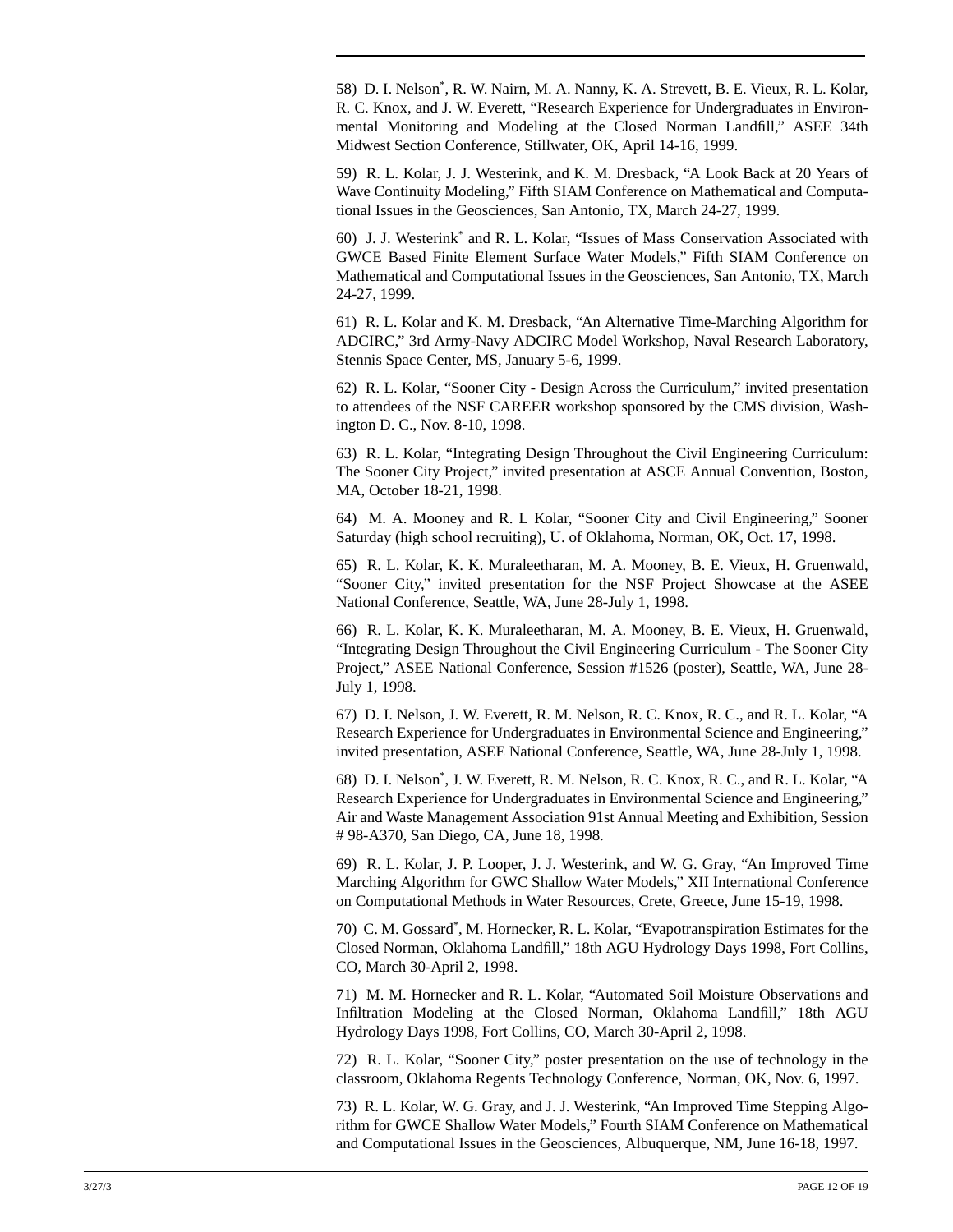74) R. L. Kolar and D. A. Sabatini, "Changing from a Lecture-Based Format to a Team Learning/Project Driven Format: Lessons Learned," ASEE National Conference, Milwaukee, WI, June 15-18, 1997.

75) R. L. Kolar and D. A. Sabatini, "Coupling Team Learning and Computer Technology in Project-Driven Undergraduate Engineering Education," FIE '96, (Frontiers in Education), Salt Lake City, Utah, Nov. 6-9, 1996.

76) R. L. Kolar, J. J. Westerink, and S. C. Hagen, "Truncation Error Analysis of Shallow Water Models Based on the Generalized Wave Continuity Equation," XI International Conference on Computational Methods in Water Resources, Cancun, Mexico, July 22-26, 1996.

77) J. J. Westerink\* , R. A. Luettich, Jr., and R. L. Kolar, "Advances in Finite Element Modeling of Coastal Ocean Hydrodynamics," Plenary Session at the XI International Conference on Computational Methods in Water Resources, Cancun, Mexico, July 22- 26, 1996.

78) B. E. Vieux\* , E. E. LeDimet, and R. L. Kolar, "Hydrologic Modeling of the Prairie Pothole Region in North Dakota Using the Full Dynamic Equations Integrated with GIS," XI International Conference on Computational Methods in Water Resources, Cancun, Mexico, July 22-26, 1996.

79) J. J. Westerink\* , R. A. Luettich, and R. L. Kolar, "ADCIRC, An Advanced Finite Element Model for Coastal Ocean Circulation," APCOM '96, Third Asian-Pacific Conference on Computational Mechanics, Seoul, Korea, Sept. 16-18, 1996.

80) R. L Kolar, "Aspects of Finite Element Shallow Water Models," (invited), US Army Corps of Engineers Waterways Experiment Station, Vicksburg, MS, May, 1996.

81) J. J. Westerink\* and R. L. Kolar, "Analysis of Boundary Conditions for Shallow Water Equation Models," (invited) Coastal 95, 2nd International Conference of Computer Modeling of Seas and Coastal Regions, Cancun, Mexico, Sept. 6-8, 1995.

82) S. Chippada\* , C. N. Dawson, B. Ramaswamy, M. F. Wheeler, R. L. Kolar, "Parallel Computing for Finite Element Models of Surface Water Flow," 3rd SIAM Conference on Mathematical and Computational Issues in the Geosciences, Feb. 8-10, 1995.

83) R. L. Kolar, W. G. Gray, and J. J. Westerink, "Normal Flow Boundary Conditions in Shallow Water Models - Influence on Mass Conservation and Accuracy," X International Conference on Computational Methods in Water Resources, Heidelberg, Germany, July 19-22, 1994.

84) R. L. Kolar, "Mathematica - The Paradigm for a Second Generation of Easy-to-Use Hydrologic Simulation Tools," (poster) 30th Annual American Water Resources Conference, Chicago, IL, November, 1994.

85) R. L. Kolar, W. G. Gray, J. J. Westerink, "Continuity Considerations in Shallow Water Models," SIAM (Society of Industrial and Applied Mathematics) Conference on Mathematical and Computational Issues in the Geosciences, Houston, TX, April 19- 21, 1993.

86) R. L. Kolar, "Aspects of Unsaturated Transport Modeling," (poster) Hazardous Waste Conference, University of Notre Dame, Notre Dame, IN, August 31 - September 4, 1992.

87) R. L. Kolar, W. G. Gray, J. J. Westerink, "An Analysis of the Mass Conserving Properties of the Generalized Wave Continuity Equation," IX International Conference on Computational Methods in Water Resources, Denver, CO, June 9-12, 1992.

88) R. L. Kolar and W. G. Gray, "A Comparison of Methods to Compute the Velocity Field for Unsaturated Transport Problems," Fall Meeting of the American Geophysical Union, San Francisco, CA, December 9-13, 1991.

89) R. L. Kolar, "Continuity Considerations in Shallow Water Wave Equation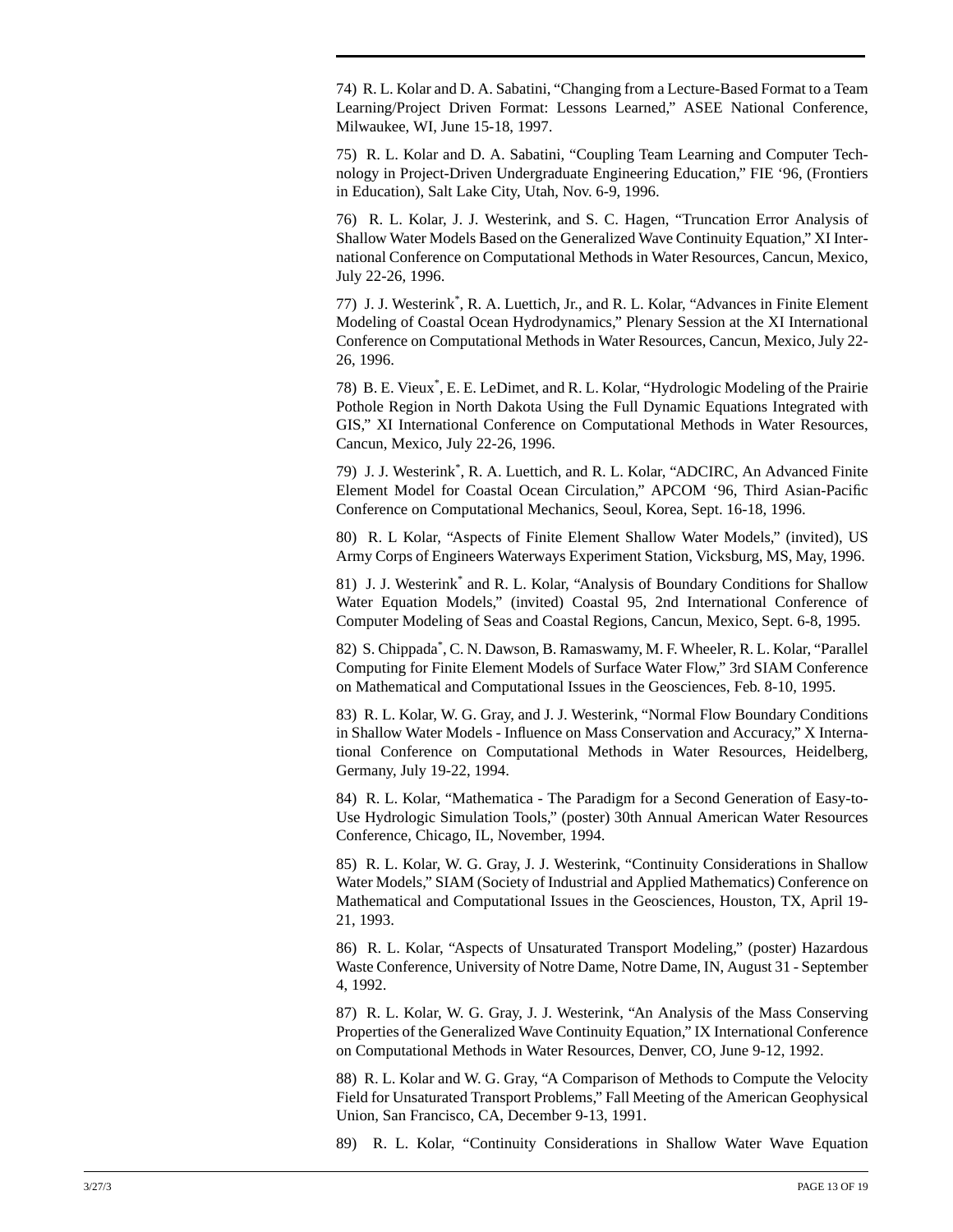Models," (invited) Texas Water Development Board, Austin, Texas, April 9, 1991.

90) R. L. Kolar, "Darcy's Law?", seminar on experiments conducted to test recent advances in the theory of infiltration, presented to visitors at Notre Dame from the USSR Academy of Sciences, Notre Dame, IN, March 18, 1991.

91) R. L. Kolar, "A Comparison of Algorithms for Solution of the Linear Advection Equation," (invited) RIVM - the Dutch Institute for Public Health and Environmental Protection, Bilthoven, The Netherlands, January 8, 1991.

92) R. L. Kolar and W. G. Gray, "Shallow Water Modeling in Small Water Bodies," VIII International Conference on Computational Methods in Water Resources, Venice, Italy, June 11-15, 1990.

### **Service**

| <b>External</b>               | 1) Editorial Board, Advances in Water Resources (Elsevier), 2000 - Present.                                                                                                                                                                                                                                                                                                                                                                                                                             |
|-------------------------------|---------------------------------------------------------------------------------------------------------------------------------------------------------------------------------------------------------------------------------------------------------------------------------------------------------------------------------------------------------------------------------------------------------------------------------------------------------------------------------------------------------|
|                               | 2) Co-organizer, ASEE Midwest Regional Conference, Norman, OK, Sept. 2002.                                                                                                                                                                                                                                                                                                                                                                                                                              |
|                               | 3) Treasurer, ASEE Midwest Section, 2001 - 2002.                                                                                                                                                                                                                                                                                                                                                                                                                                                        |
|                               | 4) Co-organizer, special educational section at the XIV International Conference on<br>Computational Methods in Water Resources, June 2002.                                                                                                                                                                                                                                                                                                                                                             |
|                               | 5) Organized Sooner City workshop on integrated design (24 participants from across<br>the country plus invited speakers Karl Smith, Rafael Bras, Donna Shirley, Ron Sack,<br>Bruce Kramer), held at the University of Oklahoma, July 31-August 2, 2000.                                                                                                                                                                                                                                                |
|                               | 6) Proposal reviews: NSF CCD Panel (1997), NSF AIRE Panel (1998), NSF REU<br>Panel (2001), NSF ITR (2001), NSF Ocean Sciences (2002), Alaska EPSCoR (2003).                                                                                                                                                                                                                                                                                                                                             |
|                               | 7) Review articles for the following journals: Water Resources Research, SIAM<br>Journal of Computational Science, Groundwater, Journal of Hydraulics, Journal of<br>Geophysical Research, Advances in Water Resources, Water Resources Bulletin,<br>Computers and Fluids, Numerical Methods for Partial Differential Equations, Journal<br>of Computing in Civil Engineering, Journal of Engineering Education, Estuary and<br>Coastal Modeling, SIAM Journal of Scientific Computing. 9/90 - Present. |
|                               | 8) Help editor to coordinate reviews for Advances in Water Resources, 1998 - 2000.                                                                                                                                                                                                                                                                                                                                                                                                                      |
|                               | 9) Delegate for the Universities Council on Water Resources, 1997 - Present.                                                                                                                                                                                                                                                                                                                                                                                                                            |
|                               | 10) Organized "Engineering Futures," a high school outreach program, 1996 - 1998.                                                                                                                                                                                                                                                                                                                                                                                                                       |
|                               | 11) Member of the panel to judge best papers (Ph.D. category) at AGU's 1999<br>Hydrology Days conference, August, 1999.                                                                                                                                                                                                                                                                                                                                                                                 |
|                               | 12) Co-chair, session on "Tricks of the Trade Inside the Classroom," ASEE National<br>Conference, Charlotte, NC, 1999.                                                                                                                                                                                                                                                                                                                                                                                  |
|                               | 13) Co-chair, shallow water modeling session at the Fifth SIAM Conference on Math-<br>ematical and Computational Issues in the Geosciences, San Antonio, TX, March 24-<br>27, 1999.                                                                                                                                                                                                                                                                                                                     |
|                               | 14) Reviewer for Wen Chow's text, Fluid Mechanics, PWS Publishers, 3/98.                                                                                                                                                                                                                                                                                                                                                                                                                                |
|                               | 15) Reviewer/beta tester for ASCE's Multimedia Fluid Mechanics Text, 9/95 - 12/97.                                                                                                                                                                                                                                                                                                                                                                                                                      |
| <b>University of Oklahoma</b> | 1) CEES Committee A member and Head of the Environemental Engineering/Science<br>group in CEES, 2002 - Present.                                                                                                                                                                                                                                                                                                                                                                                         |
|                               | 2) Organized two-day Sun training workshop for parallel computing, Jan. 2002.                                                                                                                                                                                                                                                                                                                                                                                                                           |
|                               | 3) Coordinator of Sooner City, a comprehensive design project that will be threaded<br>throughout the civil engineering curriculum, 1997 - Present.                                                                                                                                                                                                                                                                                                                                                     |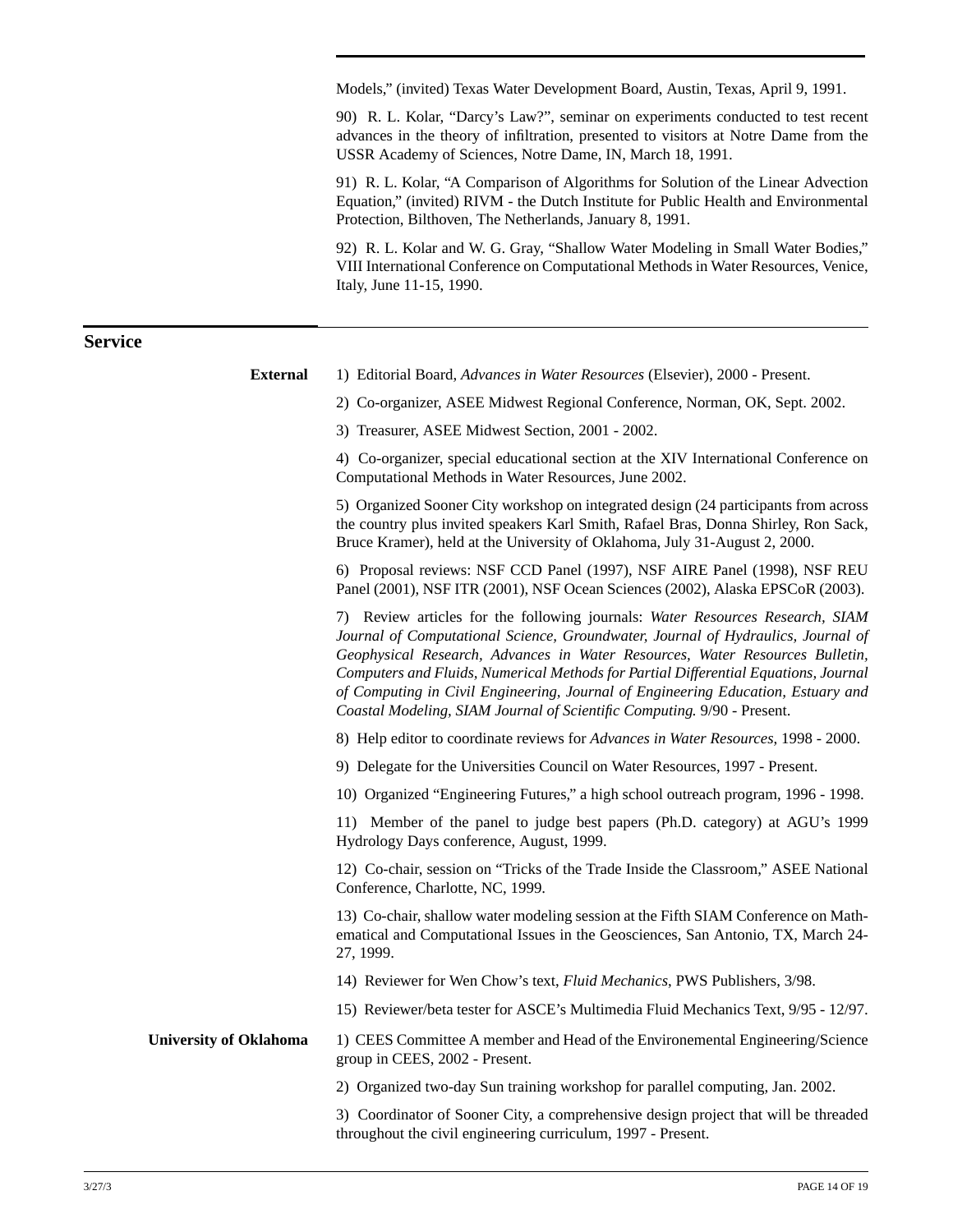|                                                                     | 4) Member, Structural Engineering Faculty Search Committee, 2001-2003.                                                                                                                                                                                                                                                      |
|---------------------------------------------------------------------|-----------------------------------------------------------------------------------------------------------------------------------------------------------------------------------------------------------------------------------------------------------------------------------------------------------------------------|
|                                                                     | 5) Assistant Directory, EGWI (Environmental and Groundwater Institute), 2001 -<br>Present.                                                                                                                                                                                                                                  |
|                                                                     | 6) Assistant Director, Environmental Modeling and GIS Laboratory, 1995 - Present.                                                                                                                                                                                                                                           |
|                                                                     | 7) Chair, CEES computing committee, 2000 - Present.                                                                                                                                                                                                                                                                         |
|                                                                     | 8) Faculty Advisor, Tau Beta Pi Engineering Honor Society, 1997 - Present.                                                                                                                                                                                                                                                  |
|                                                                     | 9) CEES Undergraduate Curriculum Committee, responsible for coordinating and<br>implementing curriculum reform efforts, which center on introducing design and<br>laptop computers throughout the curriculum; Chair, 2001 - Present; Member, 1995 -<br>Present.                                                             |
|                                                                     | 10) CEES scholarship committee, responsible for selecting scholarship recipients,<br>1996 - Present.                                                                                                                                                                                                                        |
|                                                                     | 11) CEES environmental graduate recruiting committee, 1996 - Present.                                                                                                                                                                                                                                                       |
|                                                                     | 12) Co-coordinator, GAANN (Grants in Areas of National Need Program, Dept. of<br>Education) Fellowship program, including recruiting activities.                                                                                                                                                                            |
|                                                                     | 13) UROP Advisor (OU's undergraduate research program that culminates with a<br>presentation at the Undergraduate Research Day held each spring), 1997 - 2001.                                                                                                                                                              |
|                                                                     | 14) Member, search committee for new CEES Director, Fall 2000.                                                                                                                                                                                                                                                              |
|                                                                     | 15) Co-coordinator, REU Site program in Geo-Environmental Systems, Summer<br>2000, 2001.                                                                                                                                                                                                                                    |
|                                                                     | 16) Coordinator, REU Site program in Environmental Monitoring and Modeling,<br>Summer 1999.                                                                                                                                                                                                                                 |
|                                                                     | 17) Member, CEES committee charged with preparing for the department's ABET<br>2000 Accreditation visit, 1999.                                                                                                                                                                                                              |
|                                                                     | 18) Conduct hydrology/hydraulics review session for the Fundamentals in Engi-<br>neering licensing exam, 1999 - Present.                                                                                                                                                                                                    |
|                                                                     | 19) Member, Dean's committee on new Multidisciplinary Engineering Program,<br>1999.                                                                                                                                                                                                                                         |
|                                                                     | 20) Steering committee, ECAS (Environmental Computing Application Systems), 8/<br>95 - 12/99.                                                                                                                                                                                                                               |
|                                                                     | 21) Session chair, OU Undergraduate Research Day, Spring, 1996, 1997.                                                                                                                                                                                                                                                       |
|                                                                     | 22) Teach Test Participant (language proficiency exam), 1998, 2001.                                                                                                                                                                                                                                                         |
| <b>Workshops, Seminars, and</b><br>Specialized Courses <sup>1</sup> | "Workshops on Teaching," Three part session as part of the ASEE Midwest<br>1)<br>Regional Conference: improving traditional modes of delivery, integrated course<br>design, and team learning, Sept. 12, 2002.                                                                                                              |
|                                                                     | 2) OU Instructional Development Program seminars: "New Faculty Forum," Fall<br>1995, "Teaching Critical Thinking," Spring 1996, "Varied Agenda," Spring 1997,<br>"Observing Outstanding Teachers," Fall 1997, Spring 1998, "Documenting Your<br>Teaching," Spring 1998, "Changing Nature of Higher Education," Spring 1999. |
|                                                                     | 3) Sixth International Conference on Estuarine and Coastal Modeling, New Orleans,<br>LA, Nov. 3-5, 1999.                                                                                                                                                                                                                    |
|                                                                     | 4) Research seminar on the ADCIRC hydrodynamic model, U. of Notre Dame, Notre                                                                                                                                                                                                                                               |
|                                                                     |                                                                                                                                                                                                                                                                                                                             |

1. Does not list conferences and workshops at which formal presentations were made or proceedings submitted; rather, these are listed in the Proceedings or Presentations sections.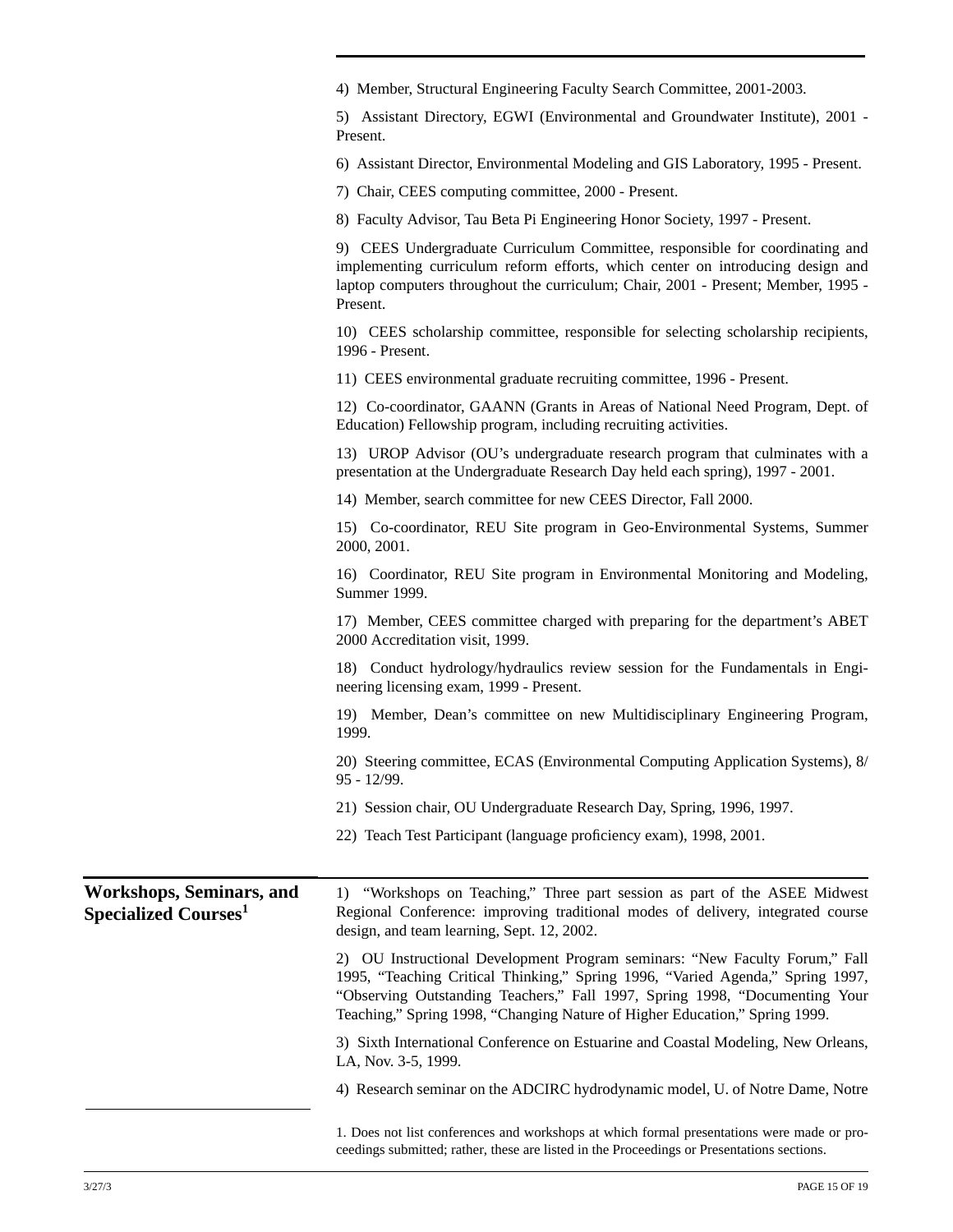Dame, IN, Sept. 30 - Oct. 1, 1999.

5) Effective Teaching Workshop, conducted by R. Felder and R. Brent, attended one morning session of 1.5 day workshop, Norman, OK, Sept. 12, 1997.

6) "Collaborative Team Learning Experiences," School of Industrial Engineering, University of Oklahoma, Norman, OK, Oct. 15, 1996.

7) "Cooperative Learning," National Technological University, Norman, OK, (satellite broadcast), Sept. 12, 1995.

8) Audit Professor C. Rose's class on Environmental Law, Yale Law School, New Haven, CT, Spring, 1995.

9) "Assessment, Control, and Remediation of LNAPL Contaminated Sites," EPA Workshop presented by J. C. Parker of Environmental Systems and Technologies, Inc., Boston, MA, October 21, 1994.

10) "Mathematica Days", 1-day symposium on use of Mathematica in engineering education and research, Boston, MA, September 18, 1993.

11) "Undergraduate Teaching Methods in Water Resources," 2-week course sponsored by the NSF and the USGS at which experts presented material and methods for use in undergraduate water resource courses, Denver, CO, July 12-23, 1993.

12) "Vadose Zone Monitoring," 3-day workshop sponsored by the National Water Well Association, Portland, OR, February 13-15, 1989.

13) "NCSA Summer Institute," 2-week course on use of the Cray X-MP and Cray 2 at the National Center for Supercomputing Applications, University of Illinois at Urbana-Champaign, June 19-30, 1989.

14) "Supercomputing on the IBM 3090," 1-week workshop on use of the IBM 3090 for large scale simulations, IBM Scientific Computing Center, Palo Alto, CA, December 14-18, 1988.

### **Research Funding**

**Summary** (External + Internal)

| <b>Funded Proposals</b>   | Number: 24. Total Project: \$6,467,718. Individual Credit: \$1,693,675.                                                                                                                       |
|---------------------------|-----------------------------------------------------------------------------------------------------------------------------------------------------------------------------------------------|
| Pending Proposals         | Number: 2. Total Project: \$1,878,229. Individual Credit: \$470,808.                                                                                                                          |
| <b>Unfunded Proposals</b> | Number: 32. Total Project: \$46,980,148. Individual Credit: \$8,527,787.                                                                                                                      |
| <b>Funded Proposals</b>   |                                                                                                                                                                                               |
| External (20)             | 1) "A Parallel, Baroclinic 3D Shallow Water Model," DoD-DEPSCoR, PI (75%)<br>credit), \$449,964 (\$311,976 DoD + \$137,988 cost share), $6/1/02 - 5/31/05$ .                                  |
|                           | 2) "A Parallel, Baroclinic 3D Shallow Water Model," OK Regents (DEPSCoR match),<br>PI (75% credit), \$113,446 (\$77,970 DoD + \$35,476 cost share), $6/1/02 - 5/31/05$                        |
|                           | 3) "Planning Grant for a Courseless Curriculum," NSF, Co-PI (25% credit), \$104,402<br>$($100,002$ NSF + \$4,400 cost share), $1/1/03 - 12/31/03$ .                                           |
|                           | 4) "Research Experience for Undergraduates in Geo-Environmental Systems," NSF<br>REU Site Award, PI (22.5% credit), \$542,318 (\$418,112 NSF + \$124,206 cost share),<br>$3/1/00 - 2/28/05$ . |
|                           | 5) "REU Supplement to NSF CAREER Award," NSF, PI (100% credit), \$19,570<br>$($16,053 \text{ NSF} + $3517 \text{ cost share}), \frac{2}{20/01} - \frac{5}{31/02}.$                            |
|                           | 6) "Acquisition and Development of Equipment for Unsaturated Soil Research," NSF<br>MRI Award, Co-PI (5% credit), \$535,265 (\$368,778 NSF + \$166,487 cost share), 7/1/                      |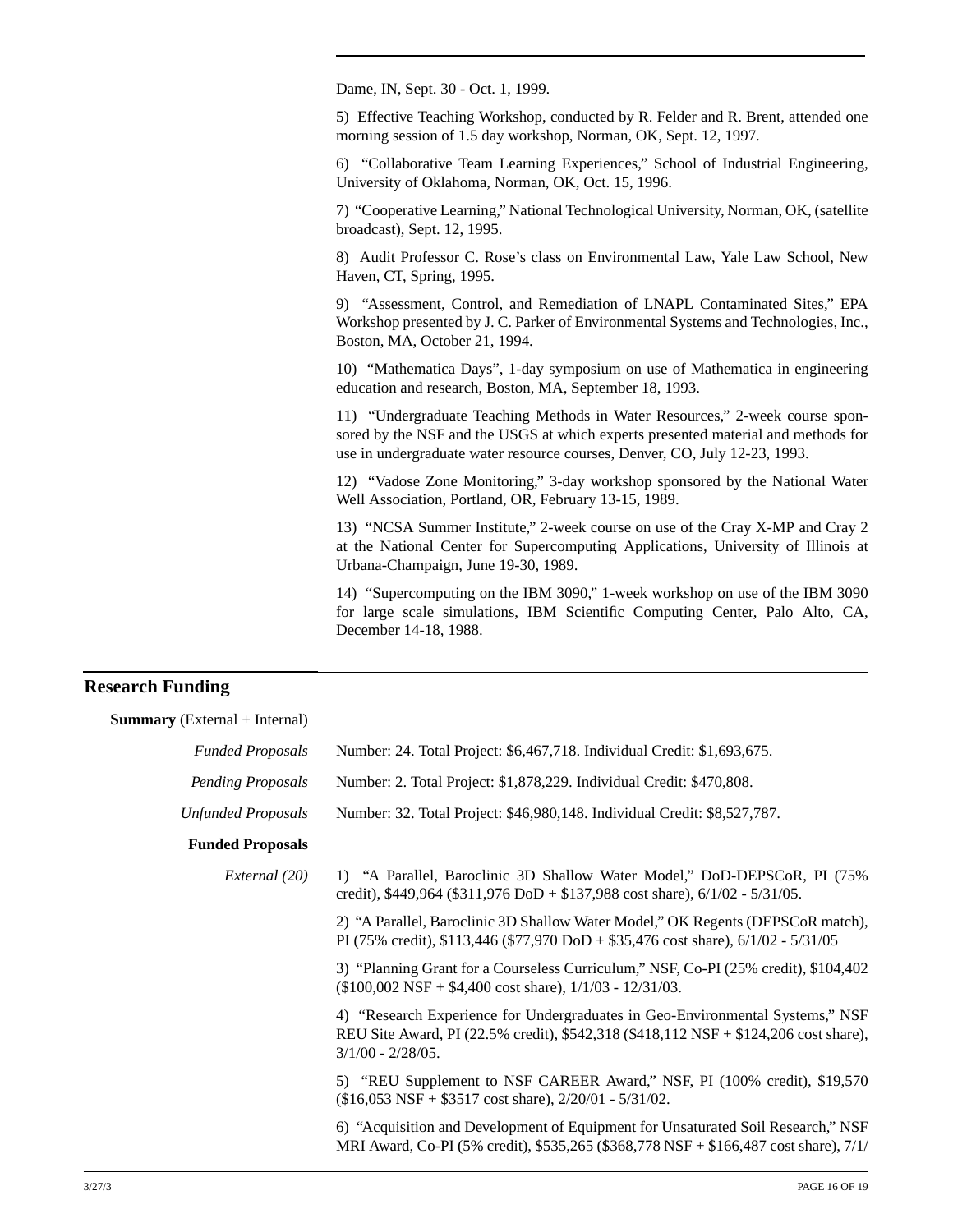00 - 6/30/02.

7) "Server/Workstation Upgrade for EM/GIS Laboratory," Sun Microsystems Mindprint Grant<sup>1</sup>, PI (100% credit), \$22,714 (\$22,714 Sun + \$0 cost share), 6/16/00 - 6/30/ 00.

8) "Server Upgrade for EM/GIS Laboratory," NSF Equipment Supplement, PI (100% credit), \$50,000 (\$25,000 NSF + \$25,000 cost share), 2/1/99 - 11/31/00.

9) "Development of a Research Database of Norman Landfill Data & Analysis/ Modeling Studies," NSF EPSCoR Phase III (years 1-3), Co-PI (33% credit), \$130,595 (\$95,065 NSF + \$35,530 cost share), 6/1/98 - 1/30/00.

10) "Sooner City - Design Across the Curriculum," NSF Action Agenda, PI (25% credit), \$864,319 (\$750,000 NSF + \$114,319 cost share), 9/1/98 - 8/31/01.

11) "Sooner City - Design Across the Curriculum," Dept. of Education FIPSE, Co-PI1  $(17\% \text{ credit}), \$0^2.$ 

12) "Chemicals in the Environment - Doctoral Fellowships in Environmental Engineering and Science," US Dept. of Ed. GAANN Program, Co-PI<sup>3</sup> (30% credit), \$822,861 (\$601,224 DoEd + \$221,637 cost share), 8/15/98 - 8/14/01.

13) "REU Supplement to NSF CCD Award," PI (100% credit), \$15,000, (\$15,000 NSF) 2/10/98 - 8/31/99.

14) "TLC Design: Integrating Team Learning, Computing, and Design in Undergraduate Engineering Education (aka Sooner City)," NSF CCD Award, PI (20% credit),  $$125,612$  (\$100,000 NSF + \$25,612 cost share),  $3/15/97 - 2/29/00$ .

15) "Simulation of Surface Water Flow and Transport in a Parallel Computing Environment," NSF CAREER Award, PI (100% credit), \$260,284 (\$200,000 NSF + \$60,284 cost share), 6/1/96 - 11/30/01.

16) "Research Experience for Undergraduates in Environmental Monitoring and Modeling," NSF REU Site Award, Co-PI (12% credit), \$220,609 (\$175,421 NSF + \$45,188 cost share), 2/1/97 - 1/31/00.

17) "REU Supplement to NSF CAREER Award," PI (100% credit), \$6250, (\$6250 NSF) 5/15/97 - 8/15/97.

18) "REU Supplement to NSF CCD Award," PI (100% credit), \$6000, (\$6000 NSF) 5/15/97 - 8/15/97.

19) "Research Opportunity Award," NSF EPSCoR, PI (100% credit), \$38,401 (\$24,500 NSF + \$13,901 cost share), 8/1/96 - 7/31/98.

20) "Automation and Characterization of Environmental Research Facility," NSF EPSCoR, Co-PI (12.5% credit), \$548,884 (\$274,442 NSF + \$274,442 cost share), 7/1/ 95-6/31/98.

*Internal* (4) 1) "SEEC - Sooner Engineering Education Center," CoE Dean's Strategic Initiative, Co-PI (10% credit), \$250,000 (\$250,000 CoE), 12/00-8/03.

2) "OU Alumni Doctoral Fellowships," Co-PI (30% credit), \$60,000, 8/15/98-8/14/02.

3) "Multimedia Courseware for Design-Oriented Engineering Education," OU Technology for Learning Improvement, Co-PI (20% credit), \$13,867, 8/15/96 - 5/15/97.

4) "Monitoring and Modeling Surface Water/Groundwater Interactions at an Aban-

3. I was principal author for this proposal. However, I am not serving as PI because our department felt that the project should be administered by a senior faculty member.

<sup>1.</sup> This is an actual equipment grant in addition to the regular educational discounting.

<sup>2.</sup> The Sooner City proposal was submitted simultaneously to NSF and the Dept. of Education; both were recommended for funding based on merit review. However, DoEd decided at the last minute not to co-fund with NSF, hence the zero dollar amount.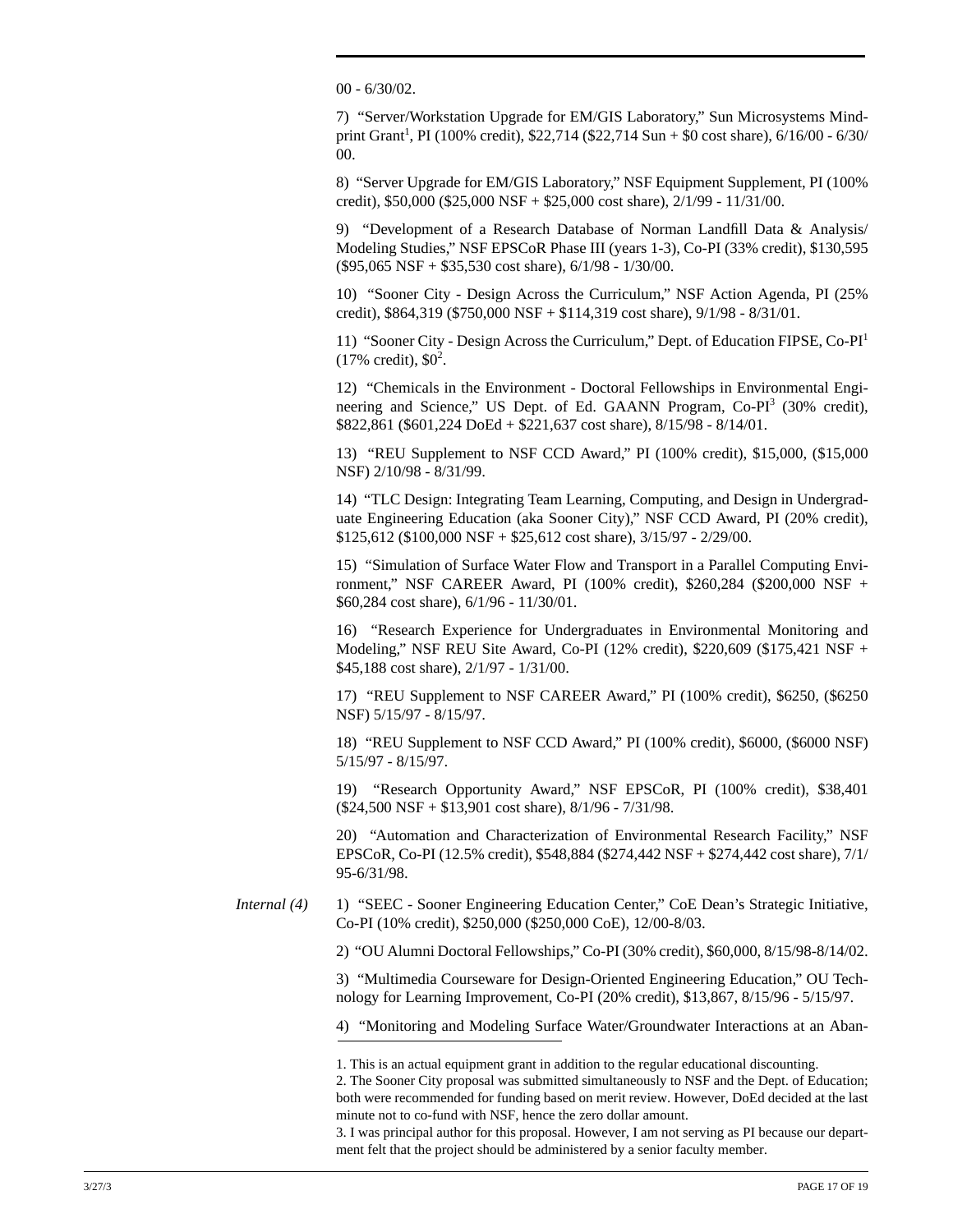doned Landfill," OU Junior Faculty Research Program, PI (100% credit), \$6000, 5/31/ 96 - 7/31/96.

#### **Pending Proposals**

| External (2) | 1) "Assessment as Learning: New Tools for Assessing and Promoting Student<br>Learning in Undergraduate Science and Engineering," NSF-ASA, Co-PI (16% credit),<br>$$661,865$ (\$498,289 NSF + \$163,576 cost share), submitted 9/4/02.  |
|--------------|----------------------------------------------------------------------------------------------------------------------------------------------------------------------------------------------------------------------------------------|
|              | 2) "Doctoral Fellowships in Sustainable Technologies for Civil and Environmental<br>Systems," US Dept. of Ed. GAANN Program, PI (30% credit), \$1,216,364 (\$793,344)<br>DoEd + $$423,020 \text{ cost share}$ , submitted $11/25/02$ . |

*Internal (0)*

#### **Unfunded Proposals**

*External (26)* 1) "SEEC - Sooner Engineering Education Center," NSF-CLT, Co-PI (10% credit), \$12,564,806 (\$10,000,000 NSF + \$2,564,806 cost share), denied 7/2002.

> 2) "A Parallel, Baroclinic 3D Shallow Water Model," NSF-ACR, PI (75% credit), \$525,804 (\$478,296 NSF + \$47,508 cost share), denied 3/2002.

> 3) "Assessment as Learning: New Tools for Assessing and Promoting Student Learning in Undergraduate Science and Engineering," NSF-ASA, Co-PI (16% credit), \$628,254 (\$464,678 NSF + \$163,576 cost share), denied 5/2002.

> 4) "Development of a Decision Making Tool for Assessing the Impacts of DNAPL Source Zone Removal," DoD - SERDP, Co-PI (20% credit), \$1,183,402 (\$889,441 DoD + \$293,961 cost share), denied 8/2001.

> 5) "ITR/AP: STORM - A Dynamically Coupled Coastal Flooding Model," NSF ITR Group, PI (50% credit), \$3,998,056 (\$3,823,056 NSF + \$175,000 cost share), denied 3/01.

> 6) "Coupled Sorption and Biodegradation Kinetics of Common Contaminants in Oklahoma Aquifers: Laboratory Investigation and Model Development," USDA, Co-PI (33% credit), \$477,062 (\$390,200 USDA + \$86,862 cost share), denied 7/00.

> 7) "EPA Hazardous Substances Research and Remediation Technology Implementation Center," EPA, Co-PI, (6% credit), \$5,507,997 (\$5,000,000 EPA + \$507,997 cost share), denied 8/00.

> 8) "Coupled Sorption and Biodegradation Kinetics for Common Contaminants in Oklahoma Aquifers: Laboratory and Modeling Experiments," USGS, Co-PI (33% credit), \$499,370 (\$248,765 USGS + \$250,605 cost share), denied 8/00.

> 9) "SEEC: Sooner Engineering Education Center," Dept. of Ed., Co-PI (9% credit), \$1,343,522 (\$1,005,277 DoEd + \$338,245 cost share), denied 7/00.

> 10) "Center for Natural Hazards Mitigation," NSF EPSCoR, Co-PI (6% credit), \$4,100,000, (\$3,450,000 NSF + \$650,000 cost share), denied 4/00.

> 11) "Coupled Sorption and Biodegradation Kinetics for Natural Soils: Laboratory and Modeling Experiments," USGS, Co-PI (33% credit), \$499,370 (\$248,765 USGS + \$250,605 cost share), denied 9/99.

> 12) "Engineering Research Center - Center for Natural Hazards and Disaster Research," NSF-ERC, Co-PI (5% credit), \$2,422,942 (\$2,349,442 NSF + \$73,500 cost share), denied 4/99.

> 13) "Environmental Professionals for the 21st Century," NSF - IGERT, Co-PI (22% credit), \$2,185,076 (\$2,085,076 + \$100,000 cost share), denied 10/98.

> 14) "Environmental Modeling - A Project Driven, Team Approach to Theory and Application," NSF Combined Research and Curriculum Development, PI (34%